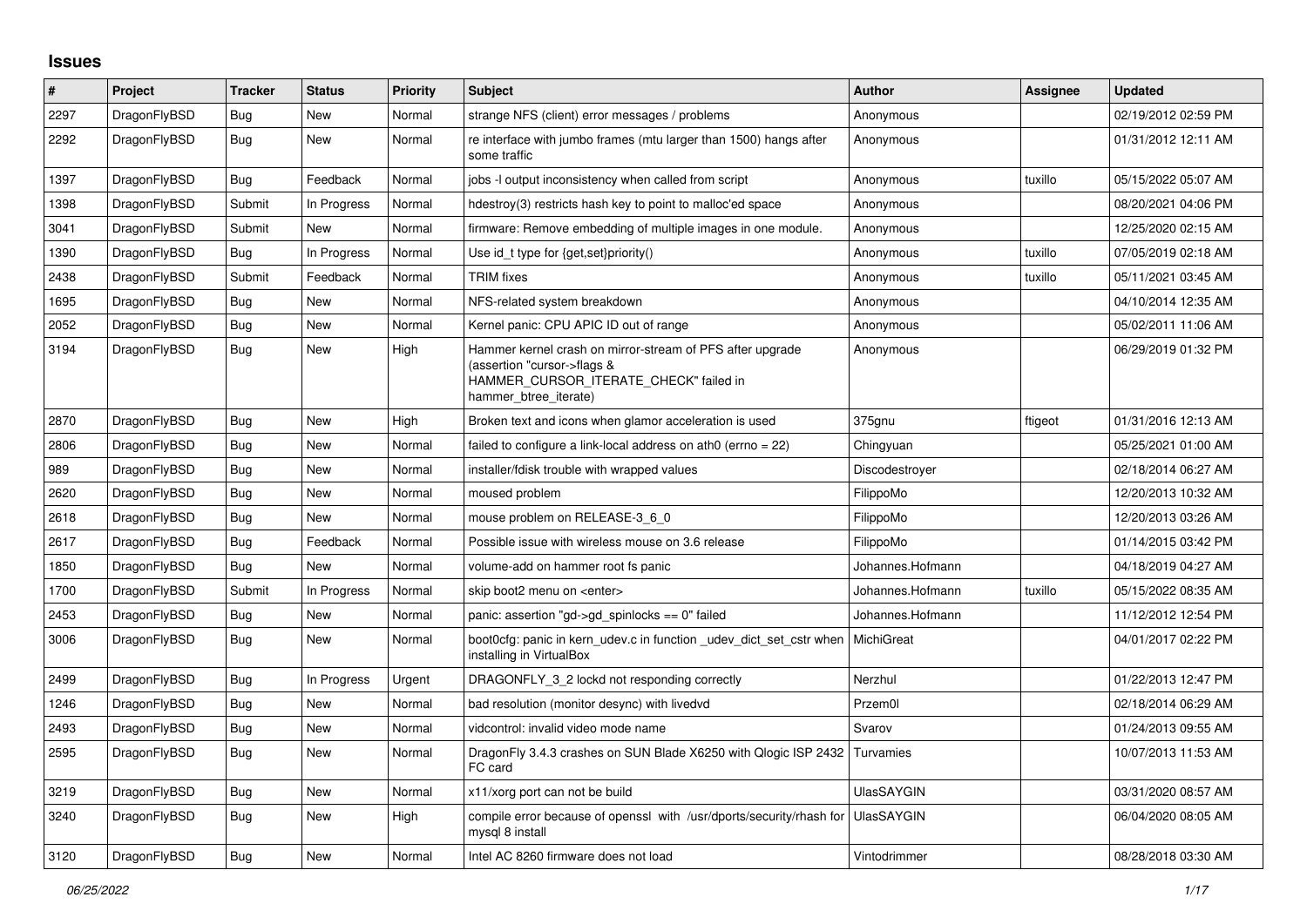| $\pmb{\#}$ | Project      | <b>Tracker</b> | <b>Status</b> | <b>Priority</b> | Subject                                                                                                                      | Author             | <b>Assignee</b> | <b>Updated</b>      |
|------------|--------------|----------------|---------------|-----------------|------------------------------------------------------------------------------------------------------------------------------|--------------------|-----------------|---------------------|
| 2852       | DragonFlyBSD | Bug            | New           | Normal          | Hammer File System - hangs on undo during system boot / mount -<br>will not recover on DragonFlyBSD newer than 3.6.0         | abale              |                 | 05/11/2021 04:07 AM |
| 1941       | DragonFlyBSD | <b>Bug</b>     | <b>New</b>    | Normal          | wlan config crash                                                                                                            | abandon.every.hope |                 | 12/24/2010 07:54 PM |
| 2250       | DragonFlyBSD | Bug            | <b>New</b>    | Normal          | Kernel panic                                                                                                                 | adamk              |                 | 11/23/2018 01:10 AM |
| 3300       | DragonFlyBSD | Bug            | New           | Normal          | Running Xvnc from TigerVNC package through the INETD daemon<br>in TCP WAIT mode fails hard                                   | adrian             |                 | 01/08/2022 04:25 AM |
| 3301       | DragonFlyBSD | Bug            | New           | Normal          | Gkrellm from the packages is not showing logged in users in main<br>window, logged in users always $== 0$                    | adrian             |                 | 01/08/2022 04:24 AM |
| 3299       | DragonFlyBSD | Bug            | In Progress   | Normal          | DragonFlyBSD reports utterly wrong uptime (most of the time, right<br>after booting in)                                      | adrian             |                 | 11/11/2021 01:43 PM |
| 2210       | DragonFlyBSD | <b>Bug</b>     | New           | Normal          | Bugtracker cannot assign default project for new users                                                                       | ahuete.devel       |                 | 11/17/2011 11:30 AM |
| 1824       | DragonFlyBSD | Bug            | Feedback      | Normal          | kernel panic, x86, 2.7.3.859.ge5104                                                                                          | akirchhoff135014   |                 | 03/10/2013 07:49 AM |
| 1921       | DragonFlyBSD | Bug            | In Progress   | Normal          | we miss mlockall                                                                                                             | alexh              | tuxillo         | 06/18/2022 04:08 AM |
| 1714       | DragonFlyBSD | <b>Bug</b>     | New           | Low             | hwpmc                                                                                                                        | alexh              | swildner        | 08/18/2012 02:03 PM |
| 2520       | DragonFlyBSD | Bug            | New           | Normal          | panic: assertion "IS_SERIALIZED((ifp->if_serializer))" failed in<br>if_default_serialize_assert at /usr/src/sys/net/if.c:437 | ano                |                 | 03/09/2013 12:14 AM |
| 2329       | DragonFlyBSD | Bug            | <b>New</b>    | Normal          | ibm x3550 & acpi                                                                                                             | ano                |                 | 06/03/2014 11:37 AM |
| 3209       | DragonFlyBSD | <b>Bug</b>     | New           | Normal          | svc has some minor bugs                                                                                                      | arcade@b1t.name    |                 | 10/24/2019 09:08 AM |
| 2877       | DragonFlyBSD | Bug            | New           | Low             | sed fails when working with UTF-8 locale and non-UTF symbols                                                                 | arcade@b1t.name    |                 | 12/30/2015 11:20 AM |
| 2882       | DragonFlyBSD | Bug            | <b>New</b>    | Low             | bridge sends packets from individual interfaces                                                                              | arcade@b1t.name    |                 | 01/09/2016 12:43 PM |
| 2878       | DragonFlyBSD | <b>Bug</b>     | New           | Low             | [fix] CCVER problem when using clang and cpu extensions<br>(intrinsics)                                                      | arcade@b1t.name    |                 | 06/24/2016 04:25 AM |
| 3311       | DragonFlyBSD | Bug            | <b>New</b>    | Low             | TrueCrypt support may cause kernel crash                                                                                     | arcade@b1t.name    |                 | 04/29/2022 06:19 AM |
| 3278       | DragonFlyBSD | Bug            | New           | Normal          | Second screen image is distorted                                                                                             | arcade@b1t.name    |                 | 07/10/2021 03:36 AM |
| 1148       | DragonFlyBSD | Bug            | In Progress   | Low             | BCM4311 wireless network adapter detected but not functional                                                                 | archimedes.gaviola |                 | 05/11/2021 04:00 AM |
| 2107       | DragonFlyBSD | Bug            | New           | Normal          | 2.10.1 sata dvd drive issue                                                                                                  | ausppc             |                 | 07/31/2011 08:41 PM |
| 331        | DragonFlyBSD | <b>Bug</b>     | In Progress   | Normal          | ftpsesame (aka Bridging S01E03)                                                                                              | bastyaelvtars      |                 | 03/09/2013 12:28 PM |
| 3132       | DragonFlyBSD | Bug            | New           | Low             | unifdef mined                                                                                                                | bcallah            |                 | 04/26/2018 08:34 PM |
| 1718       | DragonFlyBSD | <b>Bug</b>     | Feedback      | Normal          | IDE disk drive not detected by x86_64 2.6.1 Live CD                                                                          | bcox               |                 | 11/27/2021 08:25 AM |
| 3282       | DragonFlyBSD | Bug            | New           | Normal          | unexpected errno value from fopen()                                                                                          | bhaible            |                 | 07/10/2021 03:34 AM |
| 3283       | DragonFlyBSD | <b>Bug</b>     | New           | Normal          | mknodat() cannot create FIFOs                                                                                                | bhaible            |                 | 07/10/2021 03:34 AM |
| 3284       | DragonFlyBSD | <b>Bug</b>     | New           | Normal          | Wrong towlower() result for U+038A                                                                                           | bhaible            |                 | 07/10/2021 03:34 AM |
| 3281       | DragonFlyBSD | <b>Bug</b>     | New           | Normal          | Crash after leaving unattended for a while                                                                                   | bhaible            |                 | 07/10/2021 03:32 AM |
| 1882       | DragonFlyBSD | Bug            | New           | Low             | Idea for handling new USB vendor/device codes                                                                                | bmk                |                 | 10/20/2010 12:15 PM |
| 3110       | DragonFlyBSD | Bug            | New           | Normal          | crash with ipfw3 under load                                                                                                  | bnegre82           |                 | 12/09/2017 06:22 AM |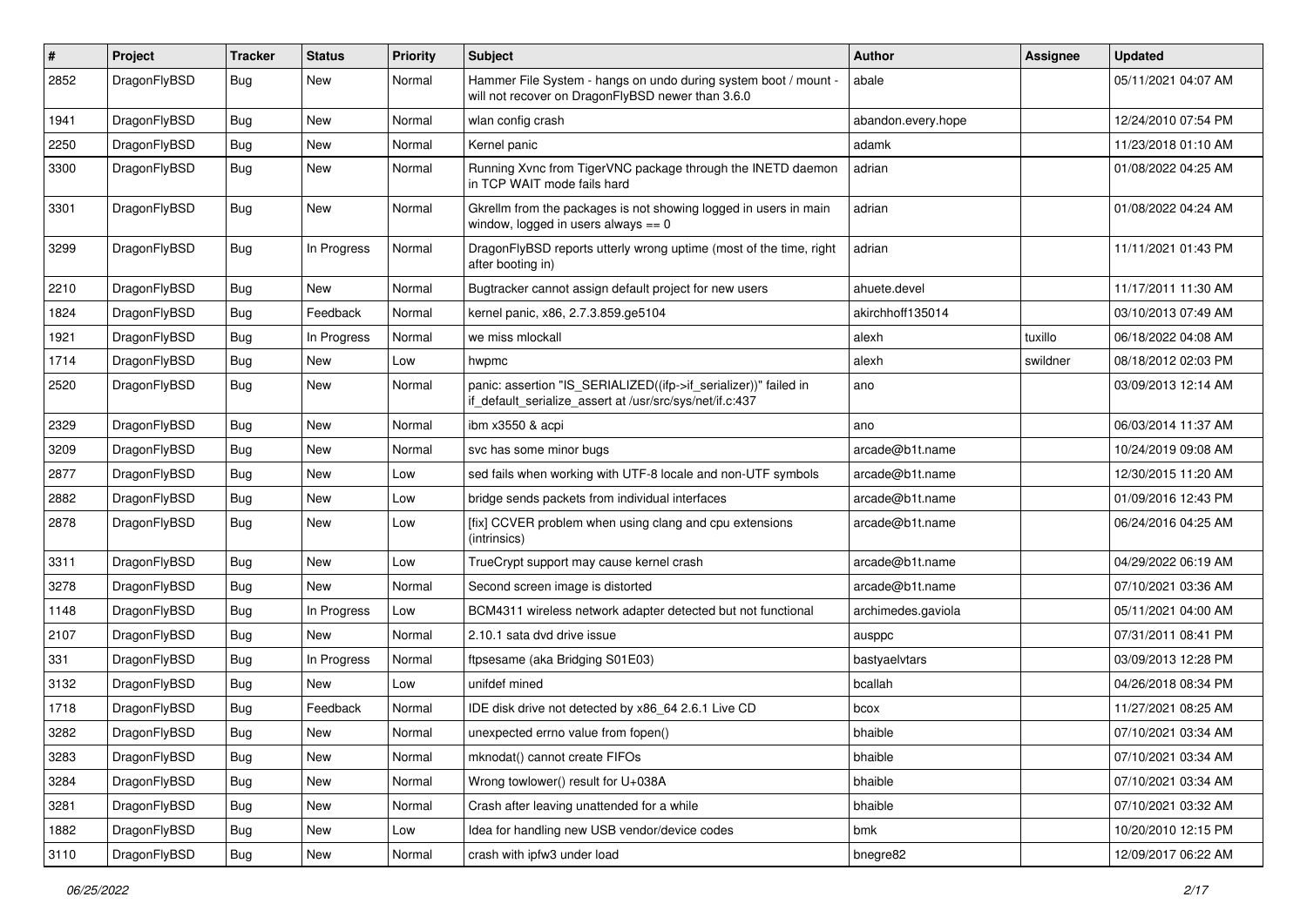| $\vert$ # | Project      | <b>Tracker</b> | <b>Status</b> | <b>Priority</b> | <b>Subject</b>                                                                                                | <b>Author</b> | Assignee | <b>Updated</b>      |
|-----------|--------------|----------------|---------------|-----------------|---------------------------------------------------------------------------------------------------------------|---------------|----------|---------------------|
| 3101      | DragonFlyBSD | <b>Bug</b>     | New           | Low             | PFI CGI install not working in dragonflybsd 5.0.1 USB install                                                 | bnegre82      |          | 05/11/2021 04:14 AM |
| 1594      | DragonFlyBSD | <b>Bug</b>     | New           | Normal          | Kernel panic during boot from Live CD on Dell E6400                                                           | bodie         |          | 05/11/2021 03:54 AM |
| 1521      | DragonFlyBSD | Bug            | Feedback      | Normal          | amd64 2.4 livecd won't mount root at boot                                                                     | bolapara      |          | 01/28/2018 03:45 AM |
| 2115      | DragonFlyBSD | <b>Bug</b>     | New           | Normal          | [msk] system freeze after receive some paquet                                                                 | bsdsx         |          | 08/22/2011 10:22 AM |
| 725       | DragonFlyBSD | Bug            | In Progress   | Low             | 'make distribution' fails w/'ro' /usr/obj                                                                     | c.turner      |          | 03/09/2013 01:01 PM |
| 2265      | DragonFlyBSD | <b>Bug</b>     | New           | Normal          | mbsrtowcs does not properly handle invalid mbstate t in ps                                                    | c.turner1     | swildner | 01/10/2012 07:56 PM |
| 2319      | DragonFlyBSD | <b>Bug</b>     | New           | Normal          | crypt/passwd forward compat                                                                                   | c.turner1     |          | 02/28/2012 12:39 PM |
| 1618      | DragonFlyBSD | <b>Bug</b>     | Feedback      | Normal          | collision for 'struct pmap' when using RPC and <sys user.h=""></sys>                                          | carenas       |          | 05/11/2021 04:05 AM |
| 3143      | DragonFlyBSD | <b>Bug</b>     | <b>New</b>    | Normal          | assertion "0" failed in hammer2_inode_xop_chain_sync                                                          | cbin          |          | 07/18/2018 12:50 PM |
| 2859      | DragonFlyBSD | Bug            | New           | Low             | Installer configuration menu always highlights "Select timezone", no<br>matter which step was last completed. | cgag          |          | 12/02/2015 01:54 PM |
| 2858      | DragonFlyBSD | Bug            | New           | Low             | Installer "Local or UTC" question should have "No" selected by<br>default.                                    | cgag          |          | 12/02/2015 01:18 PM |
| 3139      | DragonFlyBSD | <b>Bug</b>     | New           | Normal          | USB Mouse Does Not Work in DragonflyBSD guest on VirtualBox                                                   | chiguy1256    |          | 06/24/2018 10:14 PM |
| 3280      | DragonFlyBSD | <b>Bug</b>     | New           | Normal          | KMS console and i915(4) not working in 6.0                                                                    | cmusser       |          | 07/10/2021 03:35 AM |
| 2736      | DragonFlyBSD | <b>Bug</b>     | New           | High            | kernel panics on acpi timer probe function                                                                    | cnb           |          | 05/11/2021 03:55 AM |
| 2735      | DragonFlyBSD | <b>Bug</b>     | New           | Urgent          | iwn panics SYSSASSERT                                                                                         | cnb           |          | 05/11/2021 03:55 AM |
| 1481      | DragonFlyBSD | <b>Bug</b>     | Feedback      | Normal          | panic: assertion: kva_p(buf) in soopt_from_kbuf (after ipfw pipe<br>show, 2.2.1-R)                            | combiner      |          | 05/11/2021 04:01 AM |
| 742       | DragonFlyBSD | Bug            | In Progress   | Normal          | umount problems with multiple mounts                                                                          | corecode      | tuxillo  | 06/25/2022 04:02 AM |
| 731       | DragonFlyBSD | Bug            | New           | Normal          | system freeze on "slice too large"                                                                            | corecode      | tuxillo  | 06/25/2022 04:01 AM |
| 901       | DragonFlyBSD | <b>Bug</b>     | Feedback      | Normal          | route show needs to get data from all cpus                                                                    | corecode      | tuxillo  | 05/11/2021 03:50 AM |
| 1440      | DragonFlyBSD | <b>Bug</b>     | <b>New</b>    | Normal          | ptrace/gdb doesn't work after process blocks SIGTRAP                                                          | corecode      | tuxillo  | 05/11/2021 03:52 AM |
| 847       | DragonFlyBSD | <b>Bug</b>     | Feedback      | Normal          | processes getting stuck on mount point                                                                        | corecode      | tuxillo  | 05/11/2021 03:50 AM |
| 1583      | DragonFlyBSD | Bug            | In Progress   | Normal          | panic: assertion: cursor->trans->sync_lock_refs > 0 in<br>hammer_recover_cursor                               | corecode      | tuxillo  | 05/11/2021 03:53 AM |
| 1030      | DragonFlyBSD | Bug            | In Progress   | Normal          | msdosfs umount panic                                                                                          | corecode      | tuxillo  | 05/11/2021 03:51 AM |
| 1538      | DragonFlyBSD | Bug            | New           | Low             | mountroot should probe file systems                                                                           | corecode      | alexh    | 11/24/2010 06:35 PM |
| 1556      | DragonFlyBSD | Bug            | New           | Normal          | many processes stuck in "hmrrcm", system unusable                                                             | corecode      | tuxillo  | 05/11/2021 03:52 AM |
| 1528      | DragonFlyBSD | <b>Bug</b>     | In Progress   | Normal          | ktrace does not show proper return values for pipe(2)                                                         | corecode      | tuxillo  | 05/11/2021 03:52 AM |
| 911       | DragonFlyBSD | <b>Bug</b>     | Feedback      | Normal          | kldload/kernel linker can exceed malloc reserve and panic system                                              | corecode      | tuxillo  | 05/11/2021 03:51 AM |
| 1475      | DragonFlyBSD | <b>Bug</b>     | In Progress   | Normal          | kernel blocks with low memory and syscons setting a high res mode<br>/ scrollback                             | corecode      | tuxillo  | 05/11/2021 03:52 AM |
| 1474      | DragonFlyBSD | <b>Bug</b>     | New           | Normal          | ithread 1 unexpectedly rescheduled                                                                            | corecode      | tuxillo  | 05/11/2021 03:52 AM |
| 1307      | DragonFlyBSD | <b>Bug</b>     | In Progress   | Normal          | hammer tid -2 shows unexpected result                                                                         | corecode      |          | 10/18/2016 05:29 PM |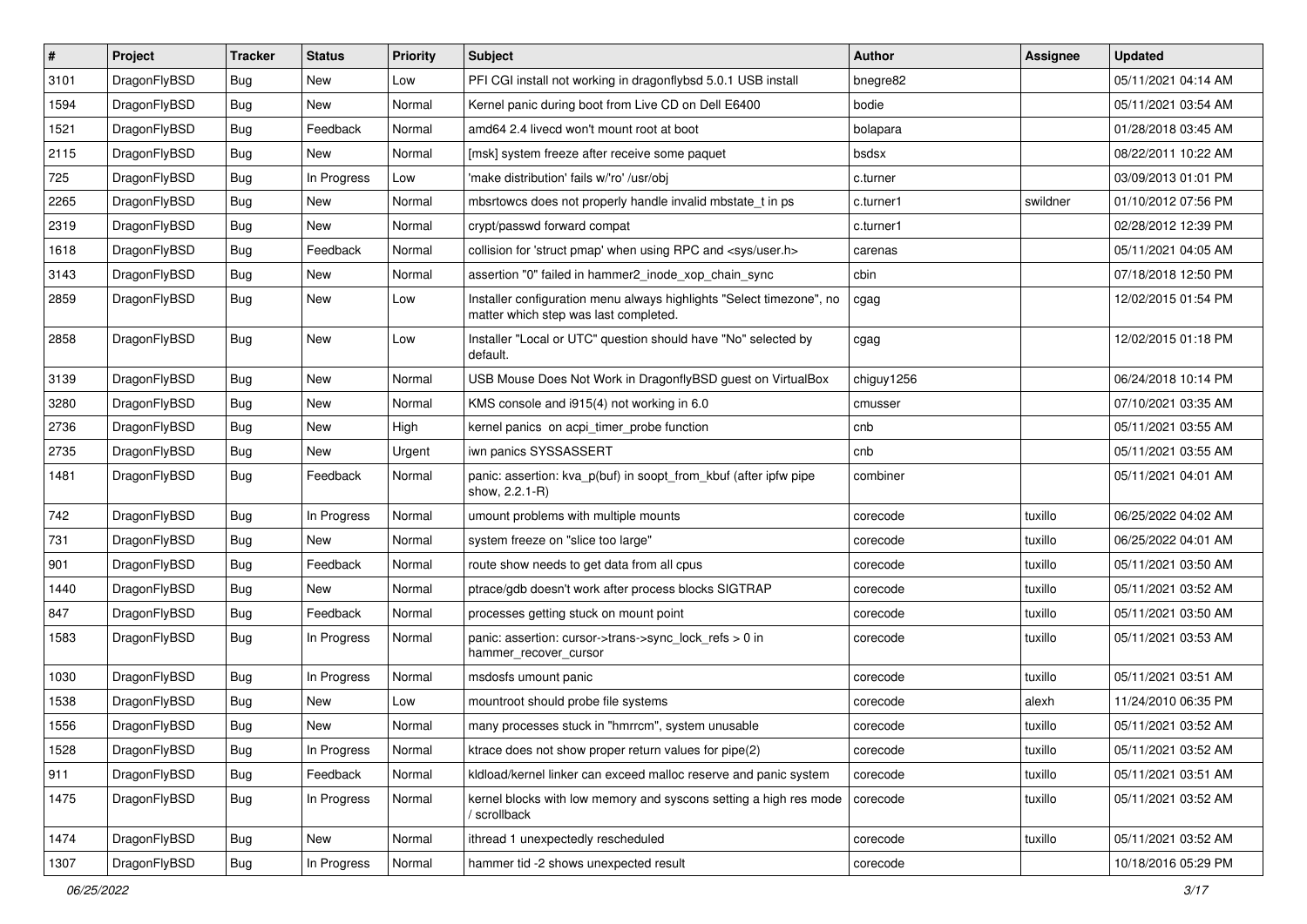| #    | Project      | <b>Tracker</b> | <b>Status</b> | <b>Priority</b> | <b>Subject</b>                                                                                         | <b>Author</b> | Assignee | <b>Updated</b>      |
|------|--------------|----------------|---------------|-----------------|--------------------------------------------------------------------------------------------------------|---------------|----------|---------------------|
| 781  | DragonFlyBSD | <b>Bug</b>     | In Progress   | Normal          | fdisk uses wrong geometry on usb flash drives                                                          | corecode      | tuxillo  | 05/11/2021 03:50 AM |
| 1547 | DragonFlyBSD | Bug            | In Progress   | Normal          | disklabel64 automatic sizing                                                                           | corecode      | tuxillo  | 05/11/2021 03:52 AM |
| 1584 | DragonFlyBSD | Bug            | In Progress   | Normal          | can't use ssh from jail: debug1: read passphrase: can't open<br>/dev/tty: Device busy                  | corecode      | tuxillo  | 05/11/2021 03:53 AM |
| 1587 | DragonFlyBSD | Bug            | Feedback      | Normal          | can't gdb across fork                                                                                  | corecode      | tuxillo  | 05/11/2021 03:54 AM |
| 1442 | DragonFlyBSD | Bug            | New           | Normal          | blocking SIGSEGV and triggering a segment violation produces an<br>all CPU consuming process           | corecode      | tuxillo  | 05/11/2021 03:52 AM |
| 1287 | DragonFlyBSD | Bug            | Feedback      | Normal          | altq configuration doesn't work                                                                        | corecode      | tuxillo  | 05/11/2021 03:51 AM |
| 341  | DragonFlyBSD | Bug            | <b>New</b>    | Normal          | Vinum erroneously repors devices as busy                                                               | corecode      | swildner | 01/21/2012 04:50 AM |
| 1469 | DragonFlyBSD | Bug            | In Progress   | Normal          | Hammer history security concern                                                                        | corecode      | tuxillo  | 05/11/2021 03:52 AM |
| 1198 | DragonFlyBSD | Bug            | New           | High            | DDB loops panic in db read bytes                                                                       | corecode      | tuxillo  | 05/11/2021 03:51 AM |
| 2687 | DragonFlyBSD | Bug            | New           | Normal          | natacontrol software RAID in installer                                                                 | csmelosky     |          | 06/22/2014 12:03 PM |
| 3243 | DragonFlyBSD | Bug            | New           | Normal          | SMART status not reported properly for SSD disks                                                       | daftaupe      |          | 09/09/2020 11:03 PM |
| 3227 | DragonFlyBSD | Submit         | New           | Normal          | Add HAMMER2 instructions in the installation medium README                                             | daftaupe      |          | 03/26/2020 03:34 PM |
| 3145 | DragonFlyBSD | Submit         | In Progress   | Normal          | Update libelf to FreeBSD 12 current and build as base library usable<br>by ports                       | davshao       | tuxillo  | 08/20/2021 03:58 PM |
| 3031 | DragonFlyBSD | Submit         | In Progress   | Normal          | Update drm/radeon to Linux 4.7.10 as much as possible                                                  | davshao       | ftigeot  | 08/19/2021 12:33 PM |
| 2414 | DragonFlyBSD | Bug            | In Progress   | Normal          | Lenovo S10 acpi freeze (not new)                                                                       | davshao       |          | 05/11/2021 04:13 AM |
| 2994 | DragonFlyBSD | Bug            | <b>New</b>    | Normal          | Intermittent boot hangs after git: hammer - HAMMER Version 7                                           | davshao       |          | 03/30/2017 02:06 PM |
| 2688 | DragonFlyBSD | Bug            | New           | Normal          | 67613368bdda7 Fix wrong checks for U4B presence Asrock Z77M<br>difficulty detecting USB keyboard       | davshao       |          | 06/28/2014 07:08 PM |
| 2652 | DragonFlyBSD | Bug            | New           | Normal          | 189a0ff3761b47  ix: Implement MSI-X support locks up Lenovo<br>S10 Intel Atom n270                     | davshao       |          | 05/14/2014 01:55 AM |
| 2835 | DragonFlyBSD | Bug            | New           | Normal          | /usr/include/c++/5.0/bits/c++locale.h likes<br>POSIX_C_SOURCE>=200809                                  | davshao       |          | 11/18/2015 03:40 AM |
| 3025 | DragonFlyBSD | Bug            | New           | Normal          | sys/dev/powermng/powernow/powernow.c:284: bad comparison ?                                             | dcb           |          | 09/23/2017 07:45 AM |
| 3024 | DragonFlyBSD | Bug            | New           | Low             | sys/dev/netif/wi/if_wi.c:1090]: (style) Redundant condition                                            | dcb           |          | 04/11/2017 11:56 AM |
| 3076 | DragonFlyBSD | Bug            | New           | Normal          | sys/dev/netif/ig_hal/e1000_ich8lan.c:1594: sanity checking mixup?                                      | dcb           |          | 10/11/2017 01:58 AM |
| 3022 | DragonFlyBSD | Bug            | New           | Normal          | sys/dev/netif/ath/ath/if_ath.c:2142: strange bitmask?                                                  | dcb           |          | 04/11/2017 11:49 AM |
| 3021 | DragonFlyBSD | Bug            | In Progress   | Normal          | sys/dev/drm/i915/i915 gem stolen.c:115]: (error) Signed integer<br>overflow for expression '65535<<20' | dcb           |          | 04/11/2017 12:46 PM |
| 3018 | DragonFlyBSD | <b>Bug</b>     | New           | Normal          | sys/bus/u4b/wlan/if run.c:5464]: (style) Redundant condition                                           | dcb           |          | 04/11/2017 11:26 AM |
| 3011 | DragonFlyBSD | Bug            | In Progress   | Normal          | dragonfly/sys/dev/netif/re/re.c: suspicious code ?                                                     | dcb           |          | 07/29/2017 01:26 AM |
| 2790 | DragonFlyBSD | Submit         | New           | Low             | filedesc softrefs increment code factoring                                                             | dclink        |          | 02/21/2015 04:00 AM |
| 2721 | DragonFlyBSD | Submit         | Feedback      | Low             | Some few zalloc calls to objcache ones replacements                                                    | dclink        | tuxillo  | 05/11/2021 04:08 AM |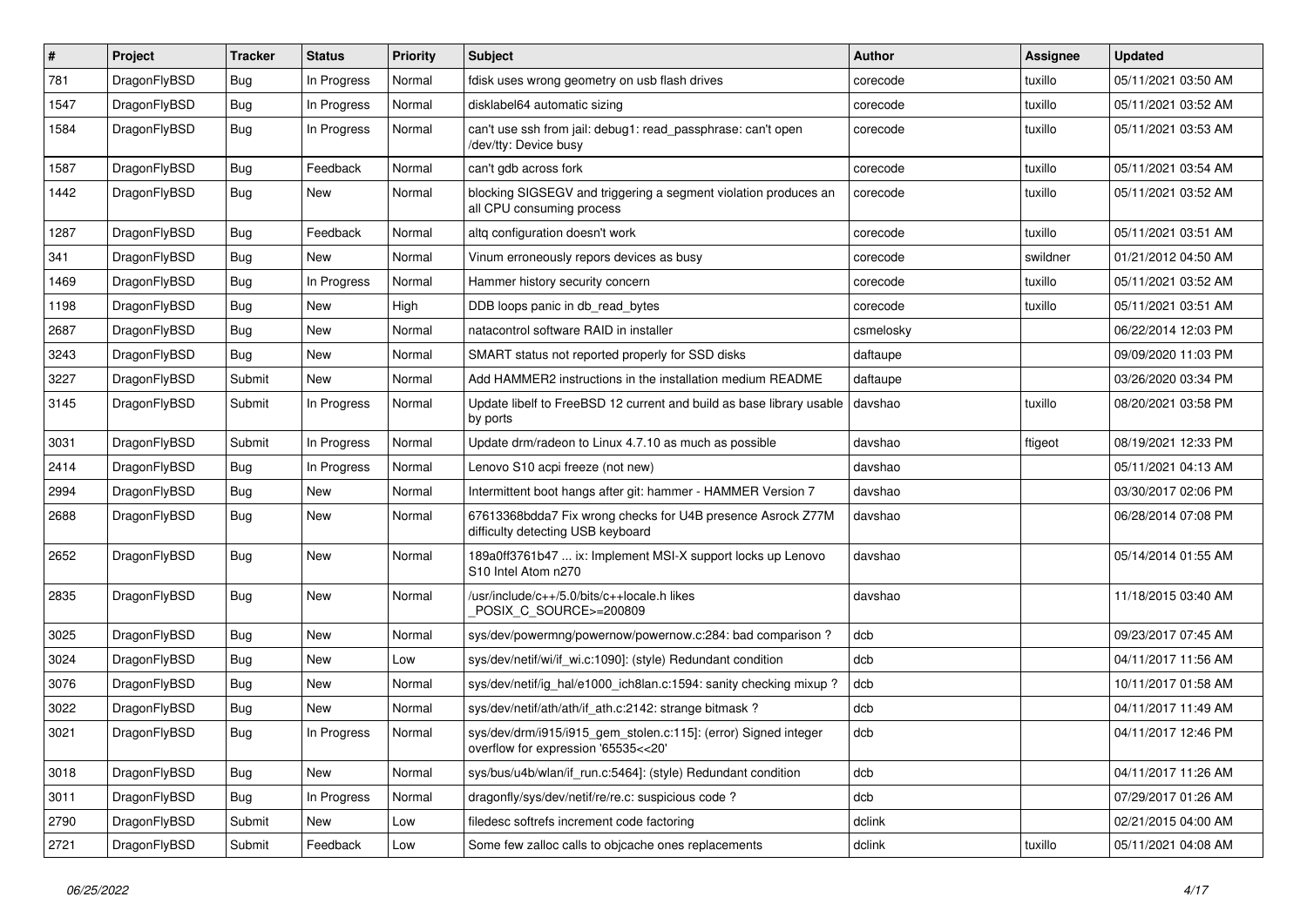| $\vert$ # | Project      | <b>Tracker</b> | <b>Status</b> | <b>Priority</b> | <b>Subject</b>                                                                                                                                            | <b>Author</b> | Assignee | <b>Updated</b>      |
|-----------|--------------|----------------|---------------|-----------------|-----------------------------------------------------------------------------------------------------------------------------------------------------------|---------------|----------|---------------------|
| 2717      | DragonFlyBSD | Submit         | Feedback      | Normal          | Out of range numeric handling                                                                                                                             | dclink        | tuxillo  | 05/11/2021 04:08 AM |
| 3154      | DragonFlyBSD | Submit         | <b>New</b>    | Normal          | Update serial handling in bootloader                                                                                                                      | ddegroot      | dillon   | 11/06/2018 11:21 PM |
| 3147      | DragonFlyBSD | Submit         | <b>New</b>    | Normal          | Enable headless installation                                                                                                                              | ddegroot      |          | 10/09/2018 01:25 PM |
| 2708      | DragonFlyBSD | Bug            | <b>New</b>    | Normal          | unable to send TCP nor UDP on age(4) interface                                                                                                            | dermiste      |          | 05/11/2021 03:54 AM |
| 1429      | DragonFlyBSD | <b>Bug</b>     | Feedback      | Normal          | vkernel bug - "mfree: m->m_nextpkt != NULL"                                                                                                               | dillon        |          | 05/11/2021 04:00 AM |
| 1448      | DragonFlyBSD | Bug            | Feedback      | Normal          | panic: assertion: _tp->tt_msg->tt_cpuid == mycpuid in<br>tcp_callout_active tcp_output tcp_usr_send netmsg_pru_send<br>netmsg_service tcpmsg_service_loop | dillon        |          | 05/11/2021 04:00 AM |
| 1336      | DragonFlyBSD | Bug            | In Progress   | Normal          | Still looking for reports of missed directory entries w/ HAMMER                                                                                           | dillon        |          | 05/11/2021 04:00 AM |
| 1774      | DragonFlyBSD | Bug            | <b>New</b>    | Normal          | New IP header cleanup branch available for testing                                                                                                        | dillon        |          | 05/15/2022 10:59 AM |
| 3116      | DragonFlyBSD | Bug            | <b>New</b>    | Normal          | da0 detects on very big volume if to _remove_ usb install stick and<br>reboot on Intel NUC5PPYH                                                           | dpostolov     |          | 01/07/2018 09:40 PM |
| 3117      | DragonFlyBSD | <b>Bug</b>     | <b>New</b>    | Normal          | Problem with colours if "intel" video-driver used                                                                                                         | dpostolov     |          | 01/07/2018 11:35 PM |
| 1634      | DragonFlyBSD | <b>Bug</b>     | New           | Normal          | panic: spin lock: 0xe4ad1320, indefinitive wait!                                                                                                          | elekktretterr |          | 01/19/2015 03:21 AM |
| 1454      | DragonFlyBSD | Bug            | Feedback      | Normal          | Unable to boot from external USB DVD drive                                                                                                                | elekktretterr |          | 05/11/2021 04:01 AM |
| 1613      | DragonFlyBSD | Bug            | Feedback      | Normal          | USB Keyboard not working on master                                                                                                                        | elekktretterr |          | 05/11/2021 04:05 AM |
| 1194      | DragonFlyBSD | <b>Bug</b>     | <b>New</b>    | Normal          | SCSI errors while trying to copy photos from my camera                                                                                                    | elekktretterr |          | 01/14/2015 04:39 PM |
| 1668      | DragonFlyBSD | <b>Bug</b>     | Feedback      | Normal          | Power button not working                                                                                                                                  | elekktretterr |          | 03/10/2013 06:22 AM |
| 1463      | DragonFlyBSD | <b>Bug</b>     | <b>New</b>    | Normal          | Mountroot before drives are initialized                                                                                                                   | elekktretterr |          | 12/07/2010 01:30 PM |
| 1456      | DragonFlyBSD | Bug            | Feedback      | Normal          | Microsoft wireless desktop problems                                                                                                                       | elekktretterr |          | 01/15/2015 08:34 AM |
| 1877      | DragonFlyBSD | <b>Bug</b>     | New           | Normal          | Freeze during 1st hammer cleanup after new install                                                                                                        | elekktretterr |          | 05/15/2022 11:43 AM |
| 1669      | DragonFlyBSD | <b>Bug</b>     | In Progress   | Normal          | Drive wont open using button                                                                                                                              | elekktretterr |          | 02/29/2012 12:05 PM |
| 1181      | DragonFlyBSD | <b>Bug</b>     | In Progress   | Normal          | ACX111 panic                                                                                                                                              | elekktretterr |          | 05/11/2021 04:00 AM |
| 2254      | DragonFlyBSD | <b>Bug</b>     | New           | Normal          | panic: assertion "ref < &td->td_toks_end" failed in lwkt_gettoken at<br>/usr/src/sys/kern/lwkt_token.c:588                                                | eocallaghan   |          | 12/05/2011 10:21 PM |
| 2164      | DragonFlyBSD | Bug            | <b>New</b>    | Normal          | panic on reboot from usb.                                                                                                                                 | eocallaghan   |          | 10/27/2011 09:29 AM |
| 2158      | DragonFlyBSD | <b>Bug</b>     | <b>New</b>    | Normal          | iwn panics with assertion on boot.                                                                                                                        | eocallaghan   |          | 10/24/2011 04:13 PM |
| 2161      | DragonFlyBSD | Bug            | <b>New</b>    | Normal          | Outdated xorg.conf file gets installed into etc and screws up mouse                                                                                       | eocallaghan   |          | 10/27/2011 01:51 PM |
| 1591      | DragonFlyBSD | Bug            | Feedback      | Normal          | Lenovo X301 hangs with AHCI Driver CMD TIMEOUT<br>STS=d0 <bsy></bsy>                                                                                      | eocallaghan   |          | 05/11/2021 04:05 AM |
| 1831      | DragonFlyBSD | <b>Bug</b>     | Feedback      | High            | HAMMER "malloc limit exceeded" panic                                                                                                                      | eocallaghan   | dillon   | 06/04/2022 04:38 AM |
| 1947      | DragonFlyBSD | <b>Bug</b>     | New           | Low             | GA-880GM-UD2H (rev. 1.3) AHCI fails to detect disks at the end of<br>the RAID controller                                                                  | eocallaghan   |          | 11/27/2021 08:46 AM |
| 1592      | DragonFlyBSD | <b>Bug</b>     | Feedback      | Normal          | AcpiOSUnmapMemory: Warning, deallocation did not track<br>allocation.                                                                                     | eocallaghan   |          | 06/02/2014 07:45 AM |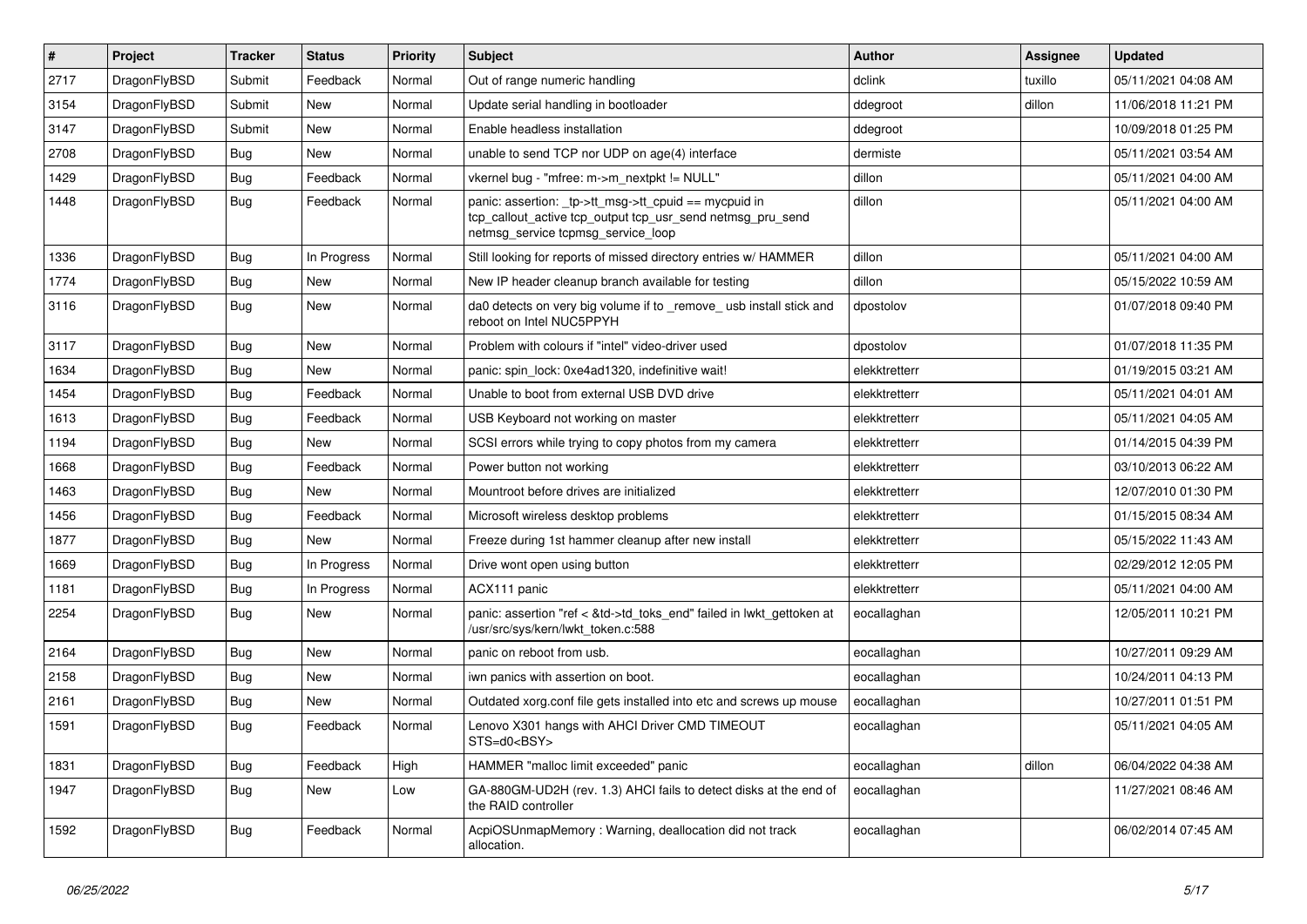| $\pmb{\#}$ | Project      | <b>Tracker</b> | <b>Status</b> | <b>Priority</b> | <b>Subject</b>                                                                          | Author    | <b>Assignee</b> | <b>Updated</b>      |
|------------|--------------|----------------|---------------|-----------------|-----------------------------------------------------------------------------------------|-----------|-----------------|---------------------|
| 2544       | DragonFlyBSD | Bug            | New           | Normal          | live DVD system boot (menu option 1) caused db> prompt on<br>PE1950                     | estrabd   |                 | 05/11/2021 03:54 AM |
| 3276       | DragonFlyBSD | Submit         | <b>New</b>    | Normal          | Add option controlling whether gpt expand expands the last partition<br>(needs testing) | falsifian |                 | 07/10/2021 03:35 AM |
| 2075       | DragonFlyBSD | Bug            | <b>New</b>    | Normal          | pflogd on x86_64                                                                        | fanch     |                 | 05/16/2011 04:04 PM |
| 2569       | DragonFlyBSD | Bug            | New           | Normal          | ctime NFS                                                                               | ferney    |                 | 08/11/2013 04:35 AM |
| 2657       | DragonFlyBSD | Bug            | New           | High            | Needs acl to migrate our servers                                                        | ferney    |                 | 03/31/2014 11:37 AM |
| 1672       | DragonFlyBSD | Bug            | Feedback      | Normal          | panic (trap 12) around btree_search() in 2.4.1-RELEASE                                  | floid     |                 | 01/19/2015 03:36 AM |
| 979        | DragonFlyBSD | <b>Bug</b>     | Feedback      | Normal          | Failure-prone USB mass storage (SB600? msdosfs? CAM?)                                   | floid     |                 | 01/15/2015 08:38 AM |
| 846        | DragonFlyBSD | Bug            | Feedback      | Normal          | USB bugs:usb mouse can't used!                                                          | frankning |                 | 01/15/2015 08:36 AM |
| 1899       | DragonFlyBSD | <b>Bug</b>     | New           | Normal          | Keyboard doesn't work                                                                   | fransm    |                 | 05/15/2022 03:32 PM |
| 1593       | DragonFlyBSD | <b>Bug</b>     | Feedback      | Normal          | panic: assertion: ccb == ap->ap_err_ccb in ahci_put_err_ccb                             | ftigeot   | ftigeot         | 05/15/2022 05:09 AM |
| 1818       | DragonFlyBSD | <b>Bug</b>     | New           | Normal          | panic: Bad tailq NEXT (kqueue issue ?)                                                  | ftigeot   |                 | 05/15/2022 11:40 AM |
| 1826       | DragonFlyBSD | <b>Bug</b>     | <b>New</b>    | Normal          | panic during boot: assertion so->so_port  in tcp_input                                  | ftigeot   |                 | 05/15/2022 11:05 AM |
| 2403       | DragonFlyBSD | Bug            | <b>New</b>    | Low             | newfs -E doesn't handle /dev/serno device names properly                                | ftigeot   |                 | 08/17/2012 05:07 AM |
| 2122       | DragonFlyBSD | Submit         | New           | Normal          | [Review] Fixes to the VFS layer                                                         | ftigeot   |                 | 05/31/2022 03:25 PM |
| 2819       | DragonFlyBSD | Bug            | In Progress   | Normal          | Random micro system freezes after a week of uptime                                      | ftigeot   | dillon          | 08/16/2015 08:46 PM |
| 2037       | DragonFlyBSD | Bug            | Feedback      | Normal          | Panic Bad link elm while building packages                                              | ftigeot   | dillon          | 04/21/2011 07:20 AM |
| 2051       | DragonFlyBSD | <b>Bug</b>     | New           | Normal          | No ipv6 lan route entry created on 2.10                                                 | ftigeot   |                 | 04/21/2011 10:37 AM |
| 2535       | DragonFlyBSD | Bug            | New           | Normal          | Imap processes apparentlt blocked on disk I/O                                           | ftigeot   |                 | 04/02/2013 09:31 AM |
| 2803       | DragonFlyBSD | Bug            | New           | Normal          | HAMMER: Warning: UNDO area too small!                                                   | ftigeot   |                 | 03/11/2015 03:42 PM |
| 2674       | DragonFlyBSD | <b>Bug</b>     | New           | Normal          | <b>GPT Support</b>                                                                      | ftigeot   |                 | 12/28/2015 02:54 PM |
| 2619       | DragonFlyBSD | Bug            | New           | Normal          | DragonFly 3.6 can't be installed on a 6TB volume                                        | ftigeot   |                 | 02/23/2014 11:55 PM |
| 1923       | DragonFlyBSD | <b>Bug</b>     | New           | Normal          | Abysmal NFS performance with IPv6                                                       | ftigeot   |                 | 12/05/2010 09:34 PM |
| 2416       | DragonFlyBSD | Bug            | <b>New</b>    | Normal          | ".' entry can be removed on mounted nfs filesystem                                      | ftigeot   | tuxillo         | 06/03/2014 04:40 AM |
| 2577       | DragonFlyBSD | Bug            | New           | Normal          | virtio-blk iops performance is cpu limited on high end devices                          | gjs278    | vsrinivas       | 08/01/2013 02:28 PM |
| 3165       | DragonFlyBSD | Bug            | New           | Normal          | Looping at boot time                                                                    | gop       |                 | 12/28/2018 01:04 PM |
| 2094       | DragonFlyBSD | Bug            | <b>New</b>    | Normal          | Segfault when gdb printing backtrace from core dump                                     | greenrd   |                 | 06/25/2011 04:14 PM |
| 2095       | DragonFlyBSD | Bug            | New           | Low             | Running installer post-install: Unsupported DFUI transport "                            | greenrd   |                 | 06/26/2011 09:20 AM |
| 1563       | DragonFlyBSD | Bug            | Feedback      | Normal          | reset(1) doesn't reset terminal to the defaults                                         | hasso     |                 | 03/10/2013 04:17 AM |
| 1532       | DragonFlyBSD | <b>Bug</b>     | <b>New</b>    | Low             | jemalloc doesn't work on DragonFly                                                      | hasso     | sjg             | 08/02/2011 01:14 AM |
| 1525       | DragonFlyBSD | Bug            | New           | Normal          | boehm-gc problems                                                                       | hasso     |                 | 10/13/2012 07:13 PM |
| 1313       | DragonFlyBSD | Bug            | New           | Low             | Signal code in kernel needs major overhaul (signal queues,<br>si_code, si_addr)         | hasso     |                 | 05/11/2021 04:00 AM |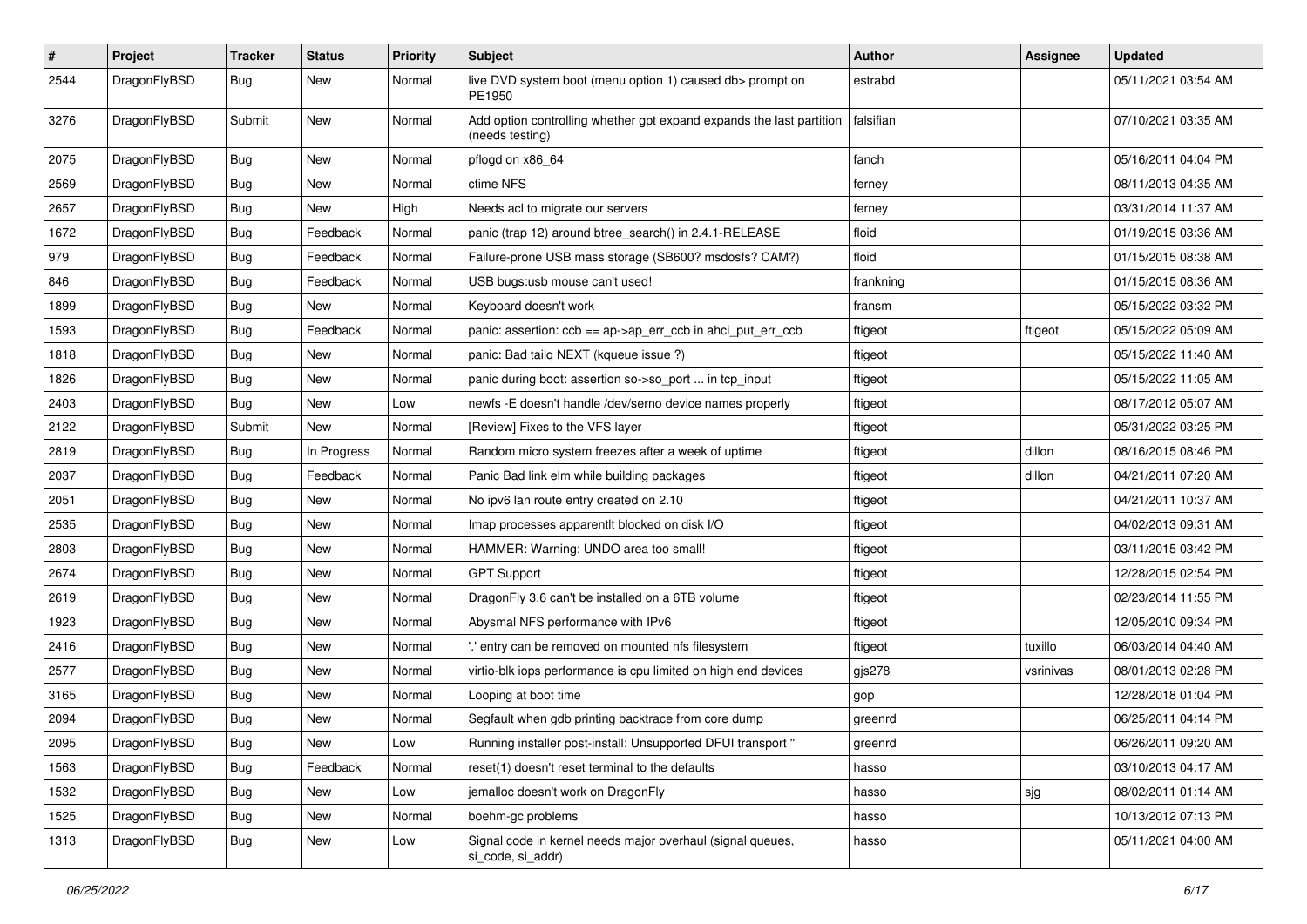| $\sharp$ | Project      | <b>Tracker</b> | <b>Status</b> | <b>Priority</b> | <b>Subject</b>                                                                             | <b>Author</b>   | Assignee  | <b>Updated</b>      |
|----------|--------------|----------------|---------------|-----------------|--------------------------------------------------------------------------------------------|-----------------|-----------|---------------------|
| 884      | DragonFlyBSD | <b>Bug</b>     | In Progress   | High            | Performance/memory problems under filesystem IO load                                       | hasso           |           | 05/11/2021 03:50 AM |
| 1428     | DragonFlyBSD | Bug            | Feedback      | Low             | POSIX.1e implementation is too old                                                         | hasso           | tuxillo   | 05/11/2021 04:00 AM |
| 1502     | DragonFlyBSD | <b>Bug</b>     | In Progress   | Normal          | Lock while deleting files from nohistory HAMMER directories                                | hasso           |           | 03/10/2013 04:28 AM |
| 1486     | DragonFlyBSD | <b>Bug</b>     | Feedback      | Normal          | Interrupt storm related to SATA DVD device                                                 | hasso           |           | 05/11/2021 04:01 AM |
| 1411     | DragonFlyBSD | Bug            | Feedback      | Normal          | Burning doesn't work with ahci(4)                                                          | hasso           | dillon    | 05/11/2021 04:00 AM |
| 1430     | DragonFlyBSD | Bug            | <b>New</b>    | Normal          | Buggy w(1)?                                                                                | hasso           | alexh     | 11/24/2010 08:09 AM |
| 2045     | DragonFlyBSD | <b>Bug</b>     | New           | Normal          | ral(4): Fatal trap 12: page fault while in kernel mode (two panics)                        | herrgard        |           | 11/03/2011 05:34 PM |
| 2680     | DragonFlyBSD | <b>Bug</b>     | <b>New</b>    | Low             | boot0cfg update makes box unbootable                                                       | herrgard        |           | 06/10/2014 06:02 AM |
| 2125     | DragonFlyBSD | <b>Bug</b>     | New           | Normal          | Weird garbage in dmesg                                                                     | herrgard        |           | 08/30/2011 08:04 PM |
| 1982     | DragonFlyBSD | Bug            | <b>New</b>    | Low             | There is no linuxulator on x86-64                                                          | herrgard        |           | 05/31/2022 02:25 PM |
| 3206     | DragonFlyBSD | Submit         | New           | Normal          | update psm/kbd to FreeBSD 12.0 code                                                        | htse            |           | 10/05/2019 03:49 PM |
| 3201     | DragonFlyBSD | Submit         | New           | Normal          | Fixes make search display                                                                  | htse            |           | 08/20/2021 04:02 PM |
| 3189     | DragonFlyBSD | Bug            | New           | Normal          | Allow DragonFly Mail Agent to accept an alternate config via<br>command line switch        | iang            |           | 08/16/2021 12:42 AM |
| 3029     | DragonFlyBSD | Bug            | New           | Normal          | Running DflyBSD 4.8 on FreeBSD bhyve as a guest                                            | iron            |           | 05/13/2022 04:33 AM |
| 2746     | DragonFlyBSD | <b>Bug</b>     | <b>New</b>    | Normal          | some fraction of xterms started from the xmonad window manager<br>get killed with SIGALRM  | isenmann        | profmakx  | 12/28/2014 02:51 AM |
| 2604     | DragonFlyBSD | Bug            | <b>New</b>    | Normal          | dell laptop does not boot with LATEST                                                      | isenmann        |           | 11/20/2013 02:07 AM |
| 2825     | DragonFlyBSD | <b>Bug</b>     | New           | High            | 3x dhclient = hanging system (objcache exhausted)                                          | jaccovonb       | sepherosa | 05/11/2021 03:55 AM |
| 3134     | DragonFlyBSD | <b>Bug</b>     | New           | Normal          | RFC 3021 (/31 networks) appear to be unsupported                                           | jailbird        |           | 05/16/2018 11:03 PM |
| 2353     | DragonFlyBSD | <b>Bug</b>     | In Progress   | Normal          | panic: assertion "gd->gd_spinlocks_wr == 0" failed in<br>bsd4_schedulerclock               | jaydg           | alexh     | 11/28/2012 01:57 AM |
| 2369     | DragonFlyBSD | Bug            | New           | Normal          | panic: Bad link elm 0xffffffe07edf6068 next->prev != elm                                   | jaydg           |           | 08/15/2012 03:04 AM |
| 2308     | DragonFlyBSD | <b>Bug</b>     | New           | Normal          | System freeze when unloading snd_hda                                                       | jaydg           |           | 02/19/2012 07:15 AM |
| 2731     | DragonFlyBSD | <b>Bug</b>     | In Progress   | Normal          | Screen full of random colors when starting Xorg with Intel Haswell<br>HD Graphics P4600    | jkatzmaier      |           | 11/12/2014 04:08 PM |
| 3089     | DragonFlyBSD | Bug            | In Progress   | Normal          | vtnet(4) - disable TCP checksum offload by default                                         | ilane           | vadaszi   | 05/11/2021 04:14 AM |
| 2890     | DragonFlyBSD | <b>Bug</b>     | <b>New</b>    | Normal          | not able to boot usb installer on Toshiba Chromebook 2                                     | johnnywhishbone |           | 02/22/2016 03:42 AM |
| 2712     | DragonFlyBSD | Bug            | New           | Normal          | connect(2) returns EINVAL when retrying after ECONNREFUSED                                 | jorisgio        |           | 08/14/2014 05:31 PM |
| 2391     | DragonFlyBSD | <b>Bug</b>     | In Progress   | Normal          | System lock with ahci and acpi enabled on ATI RS690 chipset with<br>SMB600 sata controller | jorisgio        | vadaszi   | 06/03/2015 03:51 PM |
| 2013     | DragonFlyBSD | <b>Bug</b>     | In Progress   | Normal          | oversized DMA request loop                                                                 | josepht         |           | 05/11/2021 04:06 AM |
| 1745     | DragonFlyBSD | <b>Bug</b>     | Feedback      | Normal          | kmalloc panic                                                                              | josepht         |           | 05/11/2021 04:05 AM |
| 1330     | DragonFlyBSD | <b>Bug</b>     | Feedback      | Normal          | Hammer, usb disk, SYNCHRONIZE CACHE failure                                                | josepht         |           | 06/02/2014 04:56 AM |
| 2568     | DragonFlyBSD | <b>Bug</b>     | New           | Normal          | AHCI panic                                                                                 | josepht         |           | 06/07/2013 05:52 PM |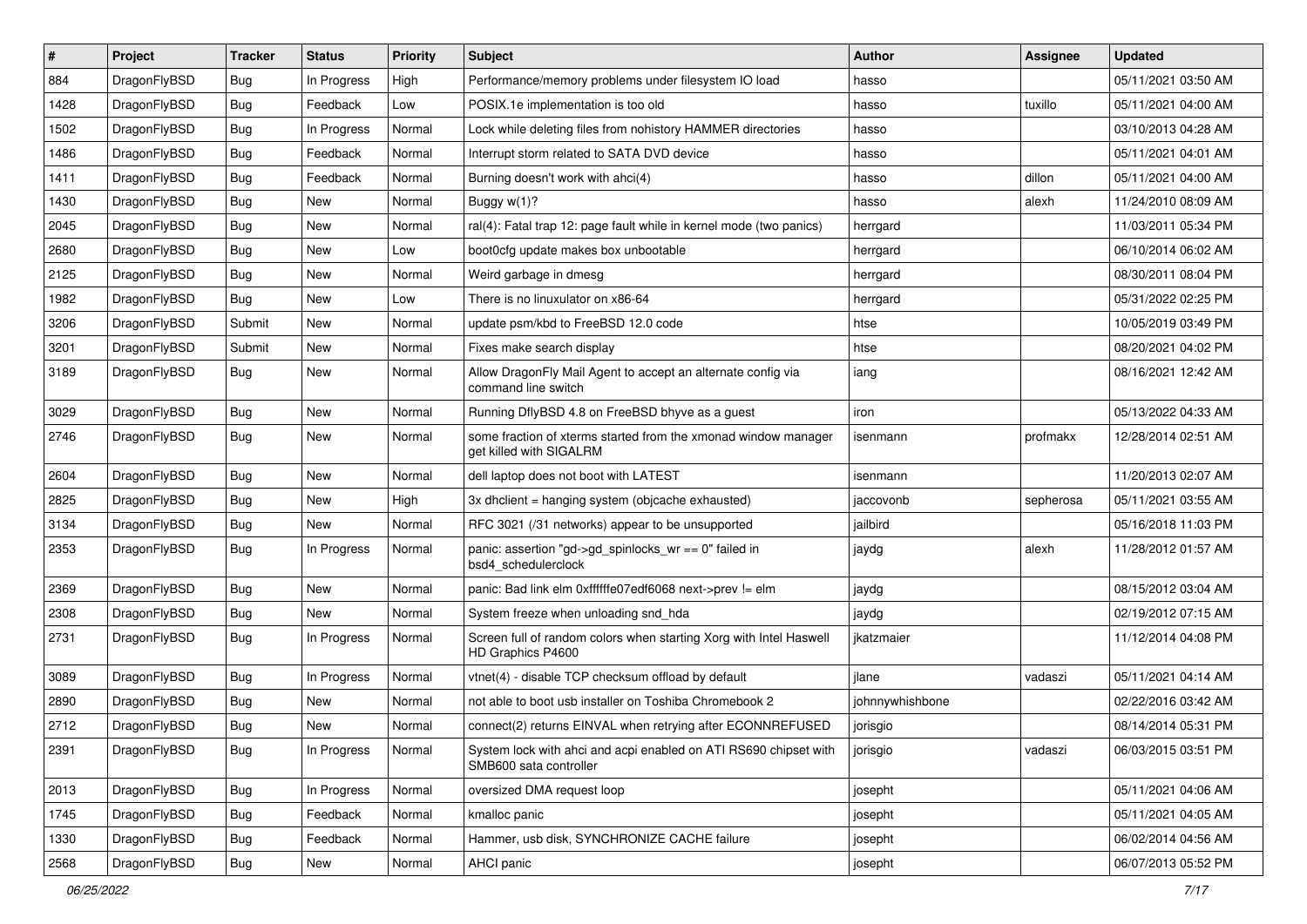| $\sharp$ | Project      | <b>Tracker</b> | <b>Status</b> | <b>Priority</b> | <b>Subject</b>                                                                                             | Author        | Assignee  | <b>Updated</b>      |
|----------|--------------|----------------|---------------|-----------------|------------------------------------------------------------------------------------------------------------|---------------|-----------|---------------------|
| 1717     | DragonFlyBSD | <b>Bug</b>     | Feedback      | Normal          | HAMMER panic in hammer_cursor_down()                                                                       | josepht1      |           | 05/11/2021 04:05 AM |
| 2245     | DragonFlyBSD | <b>Bug</b>     | <b>New</b>    | Normal          | panic: assertion "ref < &td->td_toks_end" failed in lwkt_gettoken at<br>/usr/src/sys/kern/lwkt token.c:588 | juanfra684    |           | 11/22/2011 07:41 PM |
| 2153     | DragonFlyBSD | <b>Bug</b>     | New           | Normal          | Too many unuseful warnings at boot                                                                         | juanfra684    |           | 10/18/2011 10:16 PM |
| 2090     | DragonFlyBSD | <b>Bug</b>     | Feedback      | Normal          | snd_hda does not support headphone automute                                                                | justin        |           | 03/29/2012 08:03 PM |
| 3228     | DragonFlyBSD | <b>Bug</b>     | New           | Low             | pfi_kif_unref: state refcount <= 0 in dmesg                                                                | justin        |           | 03/05/2021 06:39 AM |
| 385      | DragonFlyBSD | <b>Bug</b>     | Feedback      | Low             | Mail archive address removal                                                                               | justin        | justin    | 03/09/2013 11:24 AM |
| 2444     | DragonFlyBSD | <b>Bug</b>     | New           | Normal          | Crash during Hammer overnight cleanup                                                                      | justin        |           | 11/04/2012 07:58 AM |
| 2645     | DragonFlyBSD | <b>Bug</b>     | New           | Normal          | panic with dsched fq and ioprio                                                                            | jyoung15      |           | 02/20/2014 07:29 AM |
| 1727     | DragonFlyBSD | <b>Bug</b>     | Feedback      | Normal          | CD boot panic (2.6.1) (usb?)                                                                               | kiril         |           | 05/15/2022 05:10 AM |
| 2529     | DragonFlyBSD | <b>Bug</b>     | New           | Low             | Sundance network adapter is not detected and attached                                                      | kworr         |           | 03/25/2013 02:29 AM |
| 2288     | DragonFlyBSD | <b>Bug</b>     | Feedback      | Normal          | Random IO performance loss introduced since January 1st                                                    | lentferj      |           | 01/23/2013 04:21 PM |
| 1939     | DragonFlyBSD | <b>Bug</b>     | New           | Normal          | Panic on nightly build and stress test box                                                                 | lentferj      |           | 12/18/2010 08:41 AM |
| 2421     | DragonFlyBSD | <b>Bug</b>     | New           | High            | Kernel panic: vm_fault: page 0xc0f70000 not busy!                                                          | lentferj      |           | 10/03/2012 08:16 AM |
| 1916     | DragonFlyBSD | <b>Bug</b>     | New           | Normal          | Constant crashes on x86_64 with UFS                                                                        | lentferj      |           | 11/21/2010 07:40 PM |
| 2892     | DragonFlyBSD | <b>Bug</b>     | <b>New</b>    | Normal          | swap pager:indefinite wait bufferf error                                                                   | lhmwzy        |           | 02/21/2016 10:32 PM |
| 3028     | DragonFlyBSD | <b>Bug</b>     | In Progress   | Normal          | installer: confusion of set/get disk encryption passphrase dialogs                                         | liweitianux   | tuxillo   | 06/03/2022 05:13 PM |
| 2917     | DragonFlyBSD | <b>Bug</b>     | New           | Normal          | da8: reading primary partition table: error accessing offset<br>000000000000 for 512                       | liweitianux   |           | 05/11/2021 08:43 PM |
| 3310     | DragonFlyBSD | <b>Bug</b>     | In Progress   | Normal          | NVMM+QEMU fail to boot with UEFI: Mem Assist Failed<br>[gpa=0xfffffff0]                                    | liweitianux   |           | 01/11/2022 03:22 PM |
| 2565     | DragonFlyBSD | <b>Bug</b>     | New           | Normal          | "ifconfig ix0 up" panic                                                                                    | ltpig402a     |           | 06/03/2013 05:46 AM |
| 2434     | DragonFlyBSD | <b>Bug</b>     | New           | Normal          | BTX Halted - Boot fails on USB/GUI                                                                         | lucmv         |           | 10/17/2012 08:12 PM |
| 2808     | DragonFlyBSD | <b>Bug</b>     | New           | Normal          | X freeze by switching between X and VT - results in black screen                                           | lukesky333    |           | 05/11/2021 03:55 AM |
| 2531     | DragonFlyBSD | Bug            | New           | Normal          | camcontrol fails to disable APM                                                                            | m.lombardi85  |           | 03/23/2013 12:28 PM |
| 2167     | DragonFlyBSD | <b>Bug</b>     | New           | Normal          | shutdown/reboot fails after uptime msg                                                                     | marino        |           | 11/28/2011 03:01 AM |
| 2370     | DragonFlyBSD | <b>Bug</b>     | <b>New</b>    | Normal          | panic: ffs_valloc: dup alloc                                                                               | marino        | vsrinivas | 02/01/2013 09:28 AM |
| 2092     | DragonFlyBSD | Bug            | New           | Normal          | Panic: Bad link elm 0x next->prev != elm                                                                   | masterblaster | dillon    | 12/04/2011 12:49 PM |
| 3035     | DragonFlyBSD | i Bug          | New           | Normal          | panic: assertion "cpu >= 0 && cpu < ncpus" failed in netisr_cpuport<br>at /usr/src/sys/net/netisr2.h:87    | masu          |           | 05/11/2017 01:24 AM |
| 2809     | DragonFlyBSD | <b>Bug</b>     | New           | Normal          | hammer mirror-stream                                                                                       | masu          |           | 04/10/2015 12:33 AM |
| 1860     | DragonFlyBSD | <b>Bug</b>     | Feedback      | Normal          | Panic while creating UFS fs on vn(4) for initrd                                                            | matthias      |           | 02/29/2012 07:16 AM |
| 2067     | DragonFlyBSD | <b>Bug</b>     | New           | Normal          | sound/pcm: "play interrupt timeout, channel dead"                                                          | matthiasr     |           | 05/11/2021 03:55 AM |
| 2598     | DragonFlyBSD | <b>Bug</b>     | New           | Normal          | i386 via USB Booting                                                                                       | mbzadegan     |           | 10/21/2013 02:28 AM |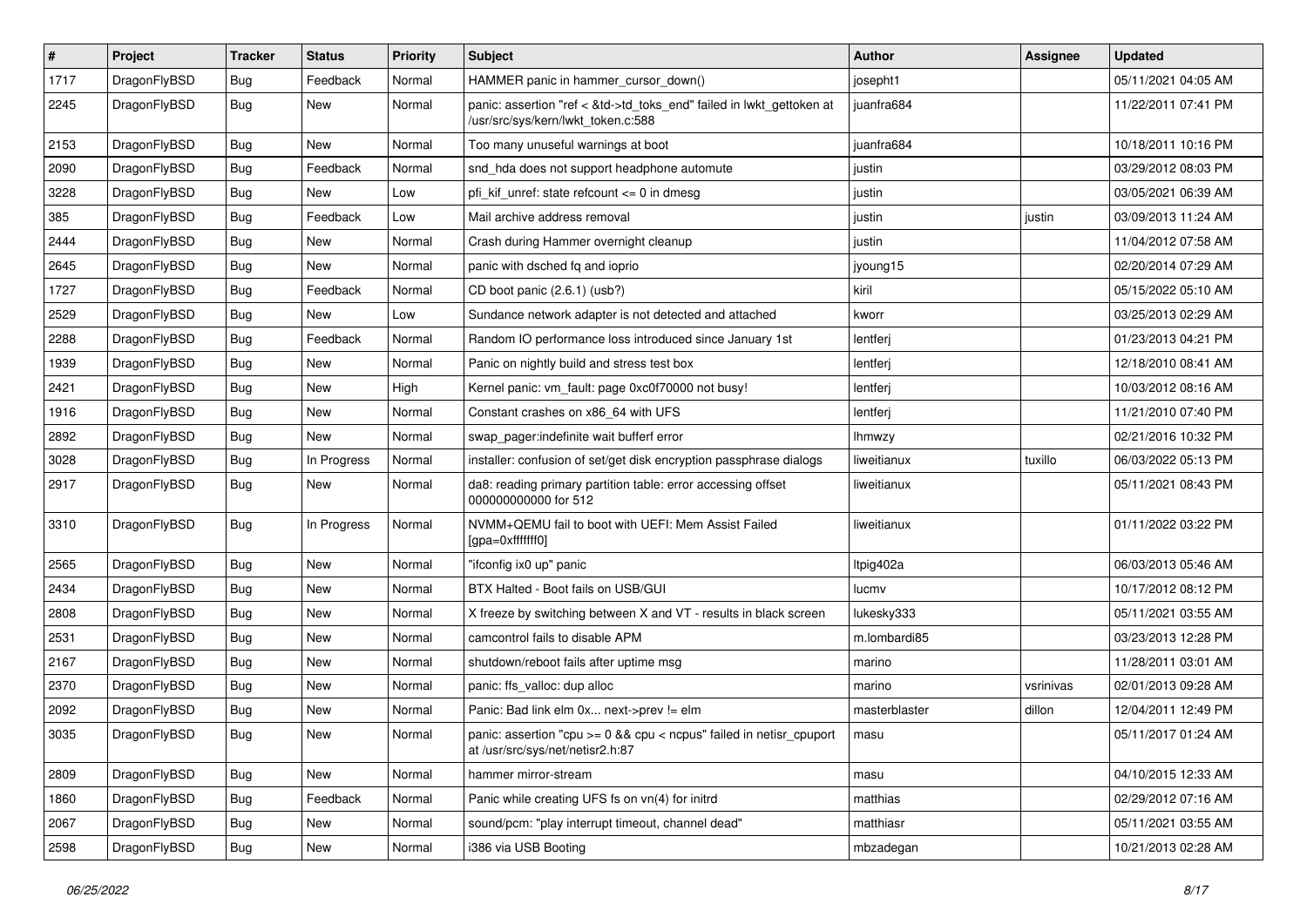| #    | Project      | <b>Tracker</b> | <b>Status</b> | <b>Priority</b> | <b>Subject</b>                                                                                                     | <b>Author</b>          | Assignee  | <b>Updated</b>      |
|------|--------------|----------------|---------------|-----------------|--------------------------------------------------------------------------------------------------------------------|------------------------|-----------|---------------------|
| 2644 | DragonFlyBSD | Bug            | Feedback      | Normal          | 3.6.0-REL trap 9 on boot                                                                                           | memmerto               |           | 11/27/2021 08:08 AM |
| 1293 | DragonFlyBSD | Bug            | <b>New</b>    | Normal          | 2.2.1-REL Installer Request                                                                                        | mk                     | tuxillo   | 05/11/2021 04:00 AM |
| 2972 | DragonFlyBSD | <b>Bug</b>     | New           | Normal          | ipfw3 "deny to me" does not work correctly                                                                         | mneumann               |           | 12/27/2016 12:11 PM |
| 2788 | DragonFlyBSD | <b>Bug</b>     | New           | Normal          | ioctl GSLICEINFO: Not working for vnode slice                                                                      | mneumann               |           | 02/12/2015 07:49 AM |
| 3222 | DragonFlyBSD | Bug            | <b>New</b>    | Normal          | gcc - undefined reference to '__atomic_load' (missing libatomic?)                                                  | mneumann               |           | 02/08/2020 02:45 AM |
| 2881 | DragonFlyBSD | <b>Bug</b>     | New           | Normal          | Pulseaudio hangs/resets system when starting X11                                                                   | mneumann               |           | 01/09/2016 03:08 AM |
| 3317 | DragonFlyBSD | <b>Bug</b>     | In Progress   | Normal          | Network vtnet0 not working on Hetzner cloud                                                                        | mneumann               |           | 06/18/2022 03:55 AM |
| 3111 | DragonFlyBSD | <b>Bug</b>     | In Progress   | High            | Mouse lags every second heavily under X11                                                                          | mneumann               |           | 12/12/2017 09:46 PM |
| 3235 | DragonFlyBSD | <b>Bug</b>     | <b>New</b>    | Normal          | Kernel panic in devfs_vnops.c                                                                                      | mneumann               |           | 04/28/2020 07:00 AM |
| 3218 | DragonFlyBSD | Bug            | New           | Normal          | Kernel panics are not sent to comconsole when booted over EFI                                                      | mqudsi                 |           | 12/02/2019 08:52 PM |
| 168  | DragonFlyBSD | <b>Bug</b>     | In Progress   | Normal          | Livelocked limit engaged while trying to setup IPW wireless                                                        | mschacht               | sepherosa | 05/11/2021 04:05 AM |
| 1144 | DragonFlyBSD | <b>Bug</b>     | Feedback      | Normal          | Incorrect clock under KVM                                                                                          | msylvan                |           | 03/09/2013 01:17 PM |
| 679  | DragonFlyBSD | <b>Bug</b>     | New           | Low             | Netgraph backward compatibility for old *LEN constants                                                             | nant                   | nant      | 02/18/2014 05:45 AM |
| 2104 | DragonFlyBSD | <b>Bug</b>     | New           | Normal          | network configuration seg. fault on install CD                                                                     | navratil               |           | 07/26/2011 07:55 AM |
| 2957 | DragonFlyBSD | Bug            | Feedback      | Normal          | swapoff -a followed by swapon -a doesn't give your swap back                                                       | neilb                  |           | 10/09/2016 04:17 AM |
| 2958 | DragonFlyBSD | Bug            | Feedback      | Normal          | Hammer FS dies during pruning after massive write load                                                             | neilb                  |           | 10/11/2016 04:20 AM |
| 2098 | DragonFlyBSD | Submit         | New           | Normal          | [PATCH] correct ath man page example<br>(/usr/src/share/man/man4/ath.4)                                            | nobody                 |           | 11/15/2011 12:27 AM |
| 3215 | DragonFlyBSD | Bug            | New           | Normal          | Hang in tcdrain(3) after write(3)                                                                                  | noloader               |           | 11/25/2019 03:08 PM |
| 2412 | DragonFlyBSD | Bug            | New           | Normal          | wlan0 fails to get address via dhclient                                                                            | nonsolosoft            |           | 08/30/2012 05:55 AM |
| 1193 | DragonFlyBSD | Bug            | New           | Normal          | kernel doesn't recognize cdrom drive                                                                               | nonsolosoft            |           | 01/25/2014 09:11 PM |
| 2182 | DragonFlyBSD | Bug            | <b>New</b>    | Normal          | if_msk PHY FIFO underrun/overflow                                                                                  | nonsolosoft            |           | 09/03/2012 06:39 AM |
| 2621 | DragonFlyBSD | Bug            | <b>New</b>    | Normal          | core dump using cdrom                                                                                              | nonsolosoft            |           | 12/27/2013 12:43 AM |
| 2622 | DragonFlyBSD | Bug            | New           | Normal          | VAIO FIT15E fn keys support                                                                                        | nonsolosoft            |           | 12/31/2013 01:31 AM |
| 3049 | DragonFlyBSD | Bug            | New           | Normal          | panic DragonFly v4.8.1-RELEASE by mounting a malformed<br>msdosfs image [12.128]                                   | open.source@ribose.com |           | 08/14/2017 02:53 AM |
| 3052 | DragonFlyBSD | Bug            | New           | Normal          | panic DragonFly v4.8.1-RELEASE by mounting a malformed NTFS<br>image [64.000]                                      | open.source@ribose.com |           | 08/14/2017 03:22 AM |
| 3051 | DragonFlyBSD | Bug            | New           | Normal          | panic DragonFly v4.8.1-RELEASE by mounting a malformed NTFS<br>image [12.000]                                      | open.source@ribose.com |           | 08/14/2017 03:20 AM |
| 2802 | DragonFlyBSD | <b>Bug</b>     | <b>New</b>    | Normal          | USB Wifi urtwn0 crash from cd boot                                                                                 | opvalues               |           | 03/10/2015 01:07 AM |
| 2799 | DragonFlyBSD | <b>Bug</b>     | New           | Normal          | Fatal trap 12 caused by moused(8) -p /dev/cual0                                                                    | opvalues               |           | 03/04/2015 11:01 PM |
| 3152 | DragonFlyBSD | <b>Bug</b>     | Feedback      | Normal          | Console's size in ttyv0 and single user mode is sticking to 80x25,<br>while ttyv1 can make use of the whole screen | overtime               |           | 02/24/2019 01:08 AM |
| 3107 | DragonFlyBSD | Bug            | New           | Low             | ACPI interrupt storm when loading i915 on Lenovo T460                                                              | oyvinht                |           | 07/15/2020 07:01 AM |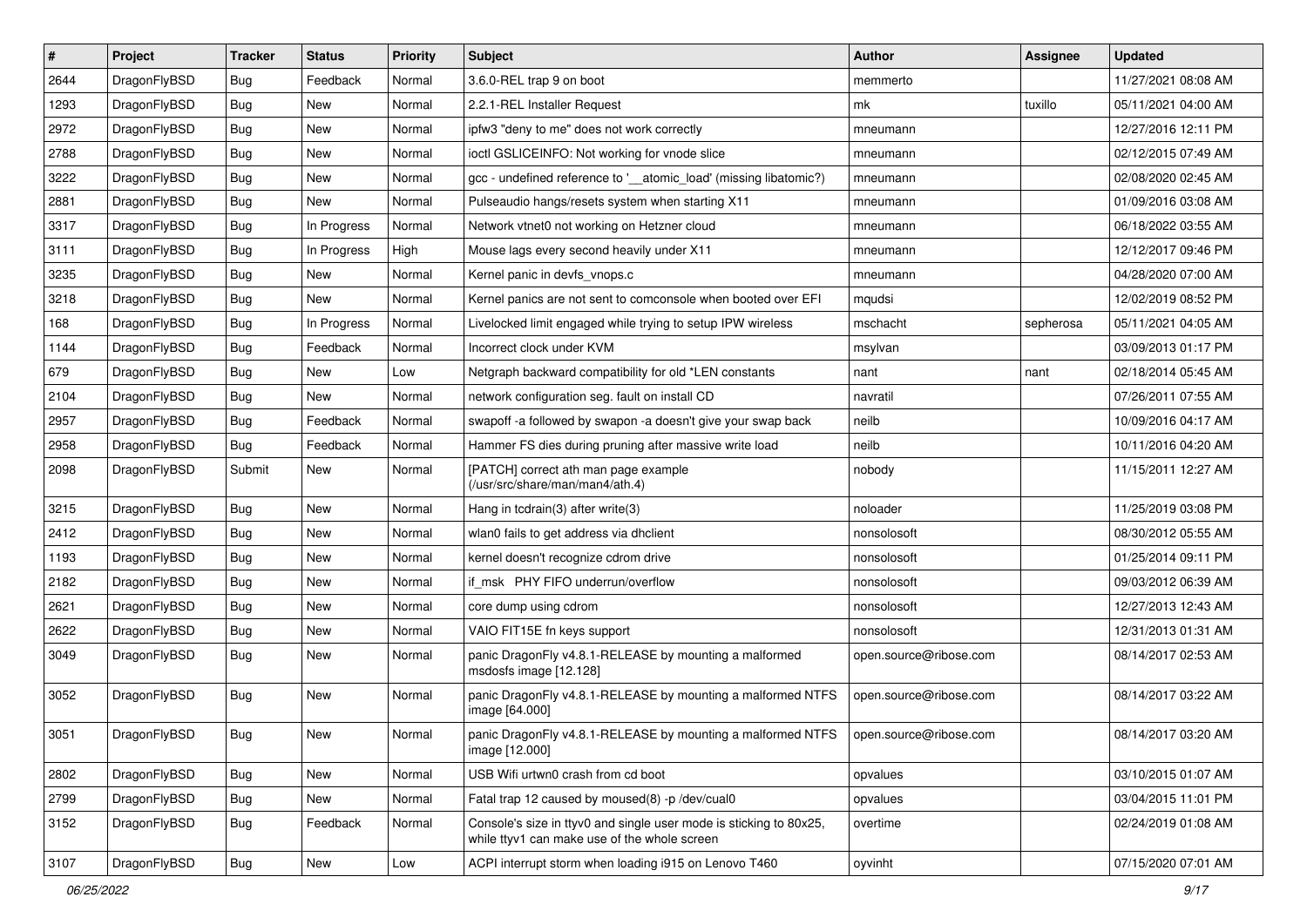| $\pmb{\#}$ | Project      | <b>Tracker</b> | <b>Status</b> | <b>Priority</b> | Subject                                                                                                        | <b>Author</b> | Assignee | <b>Updated</b>      |
|------------|--------------|----------------|---------------|-----------------|----------------------------------------------------------------------------------------------------------------|---------------|----------|---------------------|
| 2874       | DragonFlyBSD | Bug            | New           | Normal          | make world DESTDIR=/emptydir fails                                                                             | pascii        |          | 12/25/2015 07:04 AM |
| 2117       | DragonFlyBSD | Bug            | New           | High            | ACPI and/or bce(4) problem with 2.11.0.673.g0d557 on HP DL380<br>G6                                            | pauska        |          | 08/22/2011 10:15 AM |
| 2248       | DragonFlyBSD | <b>Bug</b>     | New           | Normal          | sysctl panic                                                                                                   | pavalos       |          | 11/23/2011 06:23 PM |
| 2199       | DragonFlyBSD | <b>Bug</b>     | <b>New</b>    | Normal          | screen segfaults if utmpx isn't present                                                                        | pavalos       |          | 11/15/2011 10:52 PM |
| 1969       | DragonFlyBSD | <b>Bug</b>     | New           | Normal          | pf-related network problem                                                                                     | pavalos       | lentferj | 02/01/2011 06:57 PM |
| 2048       | DragonFlyBSD | <b>Bug</b>     | New           | Normal          | panic: ffs_sync: rofs mod                                                                                      | pavalos       |          | 04/12/2011 05:45 AM |
| 1769       | DragonFlyBSD | Bug            | <b>New</b>    | Normal          | panic: assertion: _tp->tt_msg->tt_cpuid == mycpuid in<br>tcp_callout_active                                    | pavalos       | sjg      | 05/15/2022 11:07 AM |
| 2099       | DragonFlyBSD | Bug            | New           | Normal          | page fault panic in vm system                                                                                  | pavalos       |          | 07/10/2011 08:51 AM |
| 2008       | DragonFlyBSD | Bug            | <b>New</b>    | Normal          | lwkt_setcpu_remote: td->td_flags 00800621 console flood                                                        | pavalos       |          | 03/06/2011 09:37 PM |
| 1949       | DragonFlyBSD | Bug            | <b>New</b>    | Normal          | iwn panic                                                                                                      | pavalos       |          | 01/30/2011 03:21 AM |
| 1946       | DragonFlyBSD | <b>Bug</b>     | <b>New</b>    | Normal          | ieee80211 panic                                                                                                | pavalos       | josepht  | 01/27/2011 06:00 PM |
| 2526       | DragonFlyBSD | <b>Bug</b>     | <b>New</b>    | Normal          | hammer cleanup doesn't run on first day of DST                                                                 | pavalos       |          | 10/18/2016 05:28 PM |
| 2898       | DragonFlyBSD | Bug            | New           | Normal          | <b>HAMMER</b> panic                                                                                            | pavalos       |          | 11/03/2018 07:05 AM |
| 599        | DragonFlyBSD | Bug            | New           | Urgent          | 1.9.0 reproducable panic                                                                                       | pavalos       |          | 12/22/2010 01:08 AM |
| 2970       | DragonFlyBSD | Bug            | New           | Normal          | kernel 4.7: "Is -I" causes panic on UDF filesystem: "bgetvp -<br>overlapping buffer"                           | peeter        |          | 12/21/2016 02:46 AM |
| 3226       | DragonFlyBSD | <b>Bug</b>     | <b>New</b>    | Normal          | Xorg freezes in vm: thread stuck in "objtrm1"                                                                  | peeter        |          | 04/08/2020 02:10 AM |
| 1943       | DragonFlyBSD | Bug            | New           | Normal          | hammer assertion panic                                                                                         | peter         |          | 12/27/2010 12:45 AM |
| 1951       | DragonFlyBSD | <b>Bug</b>     | New           | Normal          | dma_timeouts at phyaddr on a good hdd                                                                          | peur.neu      |          | 01/04/2011 07:12 AM |
| 1990       | DragonFlyBSD | <b>Bug</b>     | <b>New</b>    | Normal          | /mnt too large to mount                                                                                        | peur.neu      |          | 02/16/2011 11:24 PM |
| 2557       | DragonFlyBSD | Bug            | New           | Normal          | stock 3.4.1 kernel halts during booting if dm and dm_target_crypt<br>are loaded and RAID controller is present | phma          |          | 05/12/2013 10:38 PM |
| 2331       | DragonFlyBSD | Bug            | New           | Normal          | reading mouse mode from unopen file descriptor hangs mouse<br>driver                                           | phma          |          | 03/14/2012 09:43 AM |
| 1559       | DragonFlyBSD | Bug            | New           | Normal          | kernel trap                                                                                                    | phma          |          | 11/27/2021 08:43 AM |
| 2552       | DragonFlyBSD | Bug            | New           | Low             | hammer recovery should indicate progress                                                                       | phma          |          | 05/03/2013 12:13 AM |
| 2387       | DragonFlyBSD | Bug            | New           | Normal          | hammer ignores -t during dedup                                                                                 | phma          |          | 06/17/2012 12:30 PM |
| 2547       | DragonFlyBSD | Bug            | New           | High            | crashed while doing a dry run of pkg_rolling-replace                                                           | phma          |          | 04/18/2013 10:40 PM |
| 2389       | DragonFlyBSD | Bug            | <b>New</b>    | Normal          | computer crashed while listing processes                                                                       | phma          |          | 06/18/2012 02:49 PM |
| 2306       | DragonFlyBSD | <b>Bug</b>     | New           | Normal          | a crash starts the kernel debugger in text mode, but just reboots in $X \mid p$ hma                            |               |          | 02/11/2012 08:02 PM |
| 2311       | DragonFlyBSD | <b>Bug</b>     | New           | Normal          | Xorg crash having something to do with drm                                                                     | phma          |          | 02/22/2012 09:59 AM |
| 3247       | DragonFlyBSD | <b>Bug</b>     | New           | Normal          | Kernel panic doing nothing much                                                                                | phma          |          | 09/12/2020 11:40 PM |
| 2611       | DragonFlyBSD | Bug            | New           | Normal          | Change in IP address results in network not working                                                            | phma          |          | 12/05/2013 07:55 PM |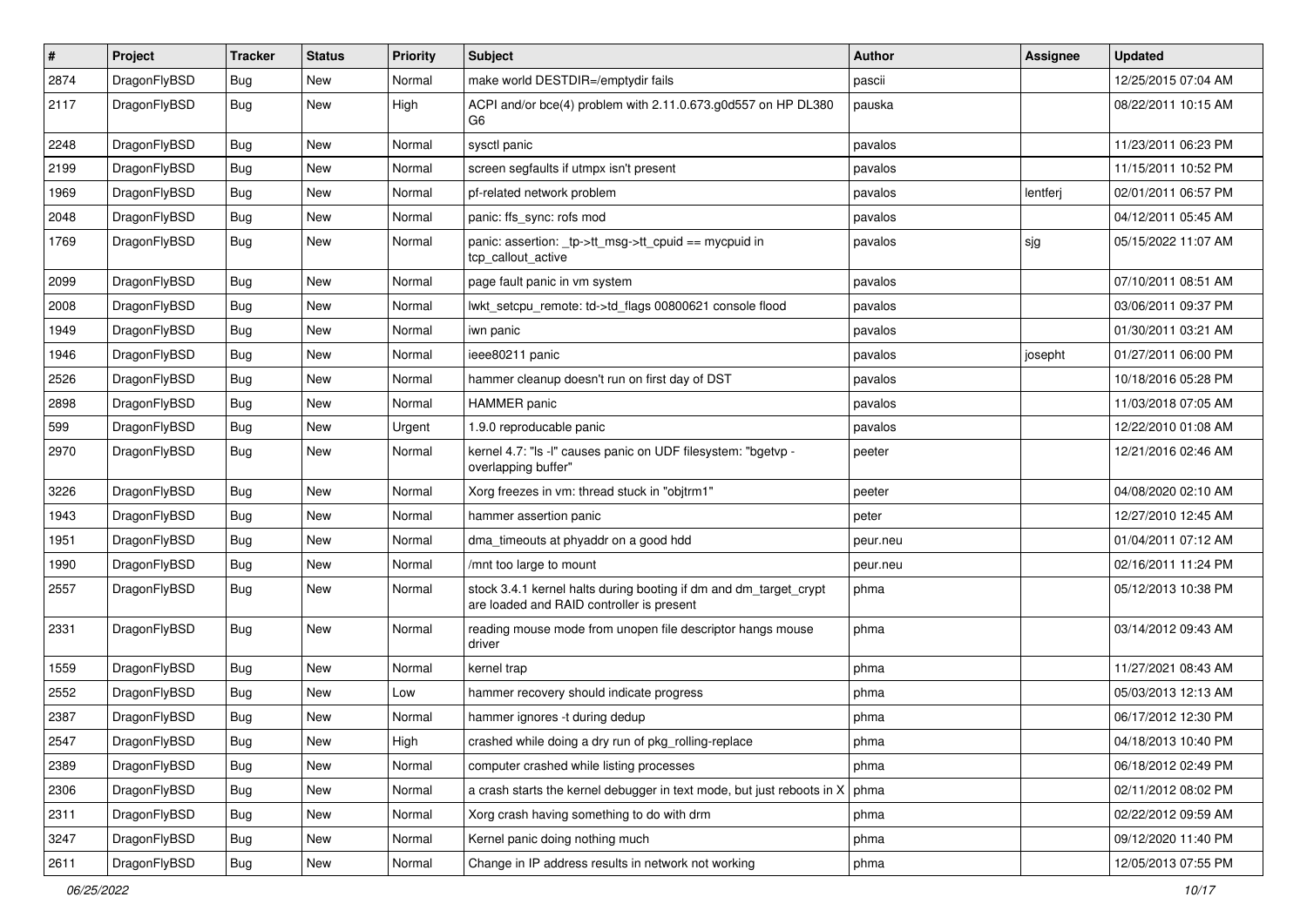| $\vert$ # | Project      | <b>Tracker</b> | <b>Status</b> | <b>Priority</b> | <b>Subject</b>                                                                                                                                                                                    | <b>Author</b> | Assignee | <b>Updated</b>      |
|-----------|--------------|----------------|---------------|-----------------|---------------------------------------------------------------------------------------------------------------------------------------------------------------------------------------------------|---------------|----------|---------------------|
| 2816      | DragonFlyBSD | Bug            | <b>New</b>    | Normal          | A multitasking process being debugged can get stuck                                                                                                                                               | phma          |          | 05/19/2015 03:57 AM |
| 3239      | DragonFlyBSD | Bug            | <b>New</b>    | Normal          | unable to SIGKILL glitched emacs                                                                                                                                                                  | piecuch       |          | 05/26/2020 03:30 AM |
| 3238      | DragonFlyBSD | Bug            | <b>New</b>    | Normal          | race conditions when printing from vkernel console                                                                                                                                                | piecuch       |          | 05/19/2020 02:50 PM |
| 3302      | DragonFlyBSD | Bug            | <b>New</b>    | Normal          | Will not boot on System76 Lemur Pro (lemp10)                                                                                                                                                      | piecuch       |          | 11/03/2021 10:21 AM |
| 3298      | DragonFlyBSD | Bug            | <b>New</b>    | Normal          | Running "w" and having logged in via XDM through VNC, "w" prints<br>an extra error message                                                                                                        | piecuch       |          | 10/25/2021 09:16 AM |
| 2496      | DragonFlyBSD | <b>Bug</b>     | <b>New</b>    | Normal          | NTFS malloc limit exceeded                                                                                                                                                                        | plasmob       | tuxillo  | 02/19/2013 08:47 AM |
| 3245      | DragonFlyBSD | <b>Bug</b>     | <b>New</b>    | Normal          | panic: free: guard1x fail, i915 load from loader.conf                                                                                                                                             | polachok      |          | 08/21/2020 10:36 AM |
| 1101      | DragonFlyBSD | Bug            | Feedback      | Normal          | ohci related panic                                                                                                                                                                                | polachok      |          | 05/11/2021 04:00 AM |
| 1387      | DragonFlyBSD | <b>Bug</b>     | Feedback      | Normal          | zero-size malloc and ps: kvm_getprocs: Bad address                                                                                                                                                | qhwt+dfly     |          | 05/11/2021 04:00 AM |
| 1368      | DragonFlyBSD | <b>Bug</b>     | In Progress   | Normal          | suspend signal race?                                                                                                                                                                              | qhwt+dfly     |          | 05/11/2021 03:51 AM |
| 1577      | DragonFlyBSD | Bug            | Feedback      | Normal          | panic: assertion: leaf->base.obj id == ip->obj id in<br>hammer ip delete range                                                                                                                    | qhwt+dfly     |          | 05/11/2021 04:01 AM |
| 570       | DragonFlyBSD | Bug            | Feedback      | Normal          | 1.8.x: ACPI problems                                                                                                                                                                              | qhwt+dfly     |          | 06/02/2014 03:45 AM |
| 1917      | DragonFlyBSD | Bug            | <b>New</b>    | Normal          | panic: assertion: (RB EMPTY(&ip->rec tree) && (ip->flags &<br>HAMMER_INODE_XDIRTY) == 0)    (!RB_EMPTY(&ip->rec_tree)<br>&& (ip->flags & HAMMER_INODE_XDIRTY) != 0) in<br>hammer flush inode done | qhwt.dfly     |          | 11/24/2010 03:23 AM |
| 1942      | DragonFlyBSD | <b>Bug</b>     | <b>New</b>    | Normal          | locking against myself in getcacheblk()?                                                                                                                                                          | qhwt.dfly     |          | 05/31/2022 02:15 PM |
| 1876      | DragonFlyBSD | <b>Bug</b>     | <b>New</b>    | Normal          | devfs in jail + logging out from console(ttyv1+) -> panic                                                                                                                                         | qhwt.dfly     | tuxillo  | 05/31/2022 03:24 PM |
| 2371      | DragonFlyBSD | Bug            | <b>New</b>    | Normal          | Timezone problem with America/Sao_Paulo                                                                                                                                                           | raitech       |          | 05/17/2012 01:42 PM |
| 1560      | DragonFlyBSD | <b>Bug</b>     | Feedback      | Normal          | Unable to modify partition table on ThinkPad T61p during install                                                                                                                                  | rehsack       |          | 01/15/2015 08:57 AM |
| 3313      | DragonFlyBSD | <b>Bug</b>     | New           | Normal          | Can't boot from my live USB at all. The kernel loading process<br>hangs.                                                                                                                          | rempas        |          | 06/03/2022 12:16 AM |
| 2675      | DragonFlyBSD | <b>Bug</b>     | <b>New</b>    | Low             | Ultimate N WiFi Link 5300 get iwn_intr: fatal firmware error on 5GHz                                                                                                                              | revuwa        |          | 05/11/2021 04:07 AM |
| 2822      | DragonFlyBSD | Bug            | <b>New</b>    | Normal          | USB 3.0 stick throws "reading primary partition table: error<br>accessing offset 000[] for 152" error, while the stick works on any<br>other OS I tested                                          | revuwa        | profmakx | 06/29/2015 05:56 AM |
| 1836      | DragonFlyBSD | <b>Bug</b>     | <b>New</b>    | Normal          | Incorrect TCP checksum show up in tcpdump                                                                                                                                                         | robgar1       |          | 05/15/2022 11:22 AM |
| 2430      | DragonFlyBSD | Bug            | <b>New</b>    | Normal          | Alternate Password Hash method                                                                                                                                                                    | robin.carey1  |          | 10/07/2012 06:28 AM |
| 2138      | DragonFlyBSD | Bug            | <b>New</b>    | Normal          | > 100% CPU usage                                                                                                                                                                                  | robin.carey1  |          | 09/26/2011 12:20 PM |
| 600       | DragonFlyBSD | <b>Bug</b>     | <b>New</b>    | Low             | /sys/libkern/karc4random                                                                                                                                                                          | robin_carey5  | profmakx | 01/19/2015 03:07 AM |
| 2626      | DragonFlyBSD | Bug            | <b>New</b>    | Normal          | iwn driver drops with error: "firmware error 'iwn intr: fatal firmware<br>error""                                                                                                                 | rodyaj        |          | 01/09/2014 05:50 AM |
| 2738      | DragonFlyBSD | Bug            | <b>New</b>    | Normal          | Hammer: Strange behavior when trying to recover old version of<br>moved file                                                                                                                      | roland        |          | 11/20/2014 08:02 AM |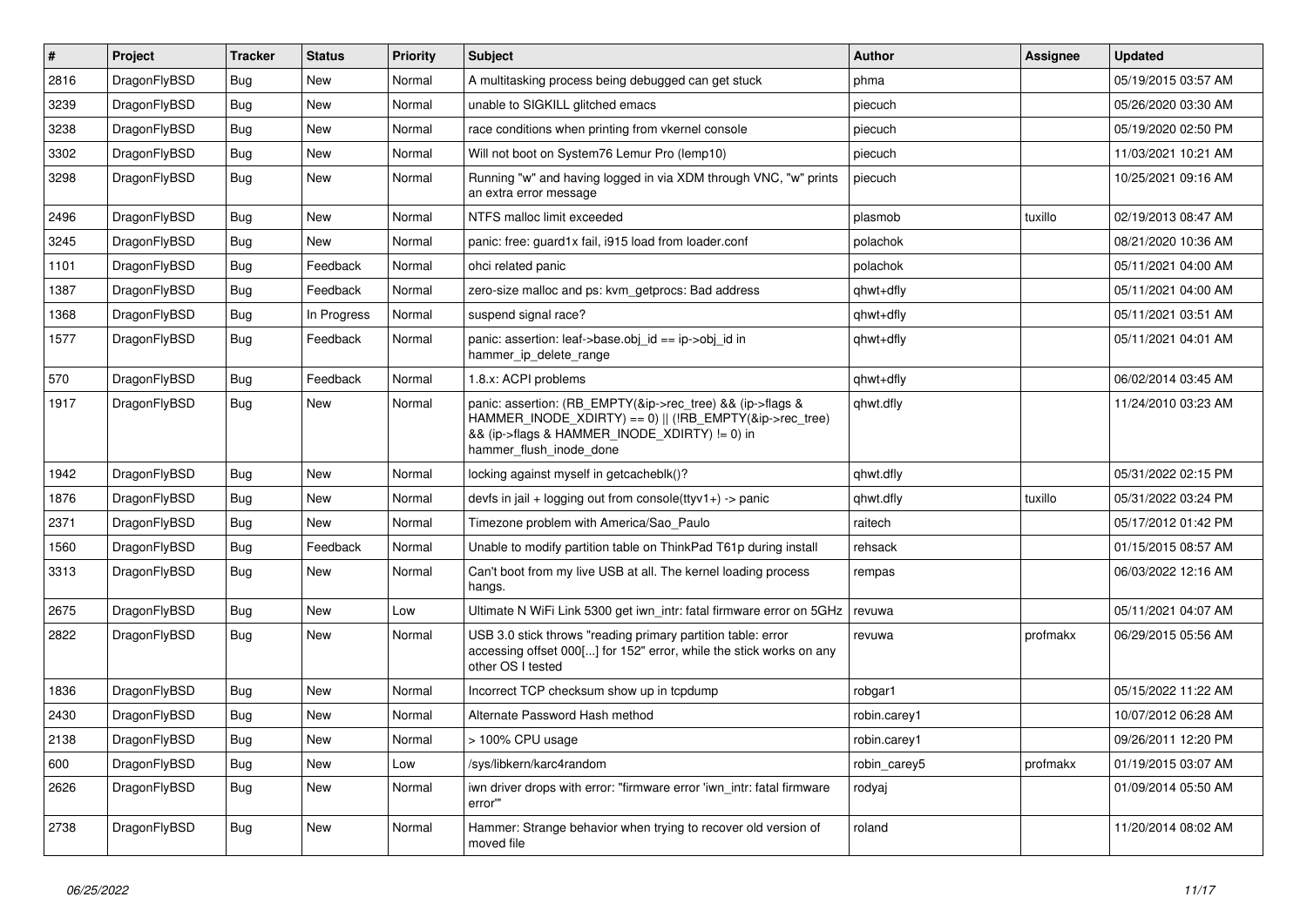| $\sharp$ | Project      | <b>Tracker</b> | <b>Status</b> | <b>Priority</b> | Subject                                                                                         | Author     | Assignee | <b>Updated</b>      |
|----------|--------------|----------------|---------------|-----------------|-------------------------------------------------------------------------------------------------|------------|----------|---------------------|
| 3141     | DragonFlyBSD | <b>Bug</b>     | <b>New</b>    | Normal          | dhclient blocks boot process                                                                    | rowo       |          | 12/16/2018 11:01 AM |
| 2887     | DragonFlyBSD | <b>Bug</b>     | New           | Low             | Missing extattr_namespace_to_string and<br>extattr_string_to_namespace functions                | rubenk     |          | 02/06/2016 05:09 AM |
| 1489     | DragonFlyBSD | <b>Bug</b>     | Feedback      | Normal          | panic: ufs dirbad: bad dir                                                                      | rumcic     |          | 03/10/2013 04:34 AM |
| 2080     | DragonFlyBSD | Bug            | New           | Normal          | panic: lockmgr thrd_sleep: called from interrupt, ipi, or hard code<br>section                  | rumcic     |          | 05/30/2011 05:06 PM |
| 1249     | DragonFlyBSD | Bug            | Feedback      | Normal          | panic: ffs_vfree: freeing free inode                                                            | rumcic     |          | 03/10/2013 05:13 AM |
| 1218     | DragonFlyBSD | <b>Bug</b>     | In Progress   | Normal          | panic: assertion: $error == 0$ in hammer start transaction                                      | rumcic     |          | 05/11/2021 04:00 AM |
| 1874     | DragonFlyBSD | <b>Bug</b>     | <b>New</b>    | Normal          | mpd listening on all IPs, accepting only on one                                                 | rumcic     |          | 05/08/2011 01:01 PM |
| 998      | DragonFlyBSD | Bug            | In Progress   | Normal          | Unconfiguring a vn while it is mounted                                                          | rumcic     | tuxillo  | 05/11/2021 04:00 AM |
| 1873     | DragonFlyBSD | <b>Bug</b>     | <b>New</b>    | Normal          | Panic upon usb mouse detach and reattaching                                                     | rumcic     |          | 02/01/2011 09:53 AM |
| 1250     | DragonFlyBSD | <b>Bug</b>     | Feedback      | Normal          | Panic upon plugging an USB flash drive into the machine                                         | rumcic     |          | 03/10/2013 05:17 AM |
| 1580     | DragonFlyBSD | Bug            | Feedback      | Normal          | Panic (Fatal trap 12: page fault while in kernel mode) while playing<br>with pf and netif names | rumcic     |          | 12/21/2018 01:21 AM |
| 1192     | DragonFlyBSD | Submit         | <b>New</b>    | Normal          | KKASSERTs in sys/kern/uipc_{msg,socket}.c are too strict                                        | rumcic     |          | 05/11/2021 04:07 AM |
| 2072     | DragonFlyBSD | Bug            | New           | Normal          | Fatal trap 12: stopped at lwkt_send_ipiq3                                                       | rumcic     |          | 05/17/2011 04:12 AM |
| 1975     | DragonFlyBSD | <b>Bug</b>     | <b>New</b>    | Normal          | Applications seg fault in select() and poll()                                                   | rumcic     |          | 05/31/2022 02:58 PM |
| 2423     | DragonFlyBSD | <b>Bug</b>     | New           | Urgent          | After multiple panics/locks, hitting KKASSERT in<br>hammer init cursor                          | rumcic     |          | 09/18/2012 02:28 AM |
| 2316     | DragonFlyBSD | Bug            | <b>New</b>    | Normal          | Ungraceful invalid password handling for adding a new user in the<br>installer                  | rune       |          | 04/27/2012 11:23 PM |
| 2549     | DragonFlyBSD | Bug            | In Progress   | Normal          | netgraph7: Kernel page fault.                                                                   | russiane39 | nant     | 05/10/2013 11:20 PM |
| 3047     | DragonFlyBSD | Bug            | New           | Normal          | HAMMER critical write error                                                                     | samuel     |          | 06/19/2019 09:50 AM |
| 2123     | DragonFlyBSD | <b>Bug</b>     | New           | Normal          | hammer is losing files                                                                          | schmir     |          | 08/30/2011 07:56 PM |
| 1944     | DragonFlyBSD | <b>Bug</b>     | <b>New</b>    | Normal          | panic: backing object 0xdea7b258 was somehow re-referenced<br>during collapse!                  | sepherosa  |          | 12/27/2010 02:06 AM |
| 2042     | DragonFlyBSD | Bug            | <b>New</b>    | Normal          | kernel panic, when run boot0cfg                                                                 | sepherosa  |          | 05/31/2022 03:01 PM |
| 2100     | DragonFlyBSD | <b>Bug</b>     | Feedback      | Normal          | devfs related panic                                                                             | sepherosa  | alexh    | 07/10/2011 02:29 PM |
| 2924     | DragonFlyBSD | Bug            | New           | Normal          | cat -v fails to tag characters in extended table with M- prefix with<br>some locales            | sevan      |          | 07/11/2016 07:18 AM |
| 3160     | DragonFlyBSD | Submit         | In Progress   | Normal          | State the implementation difference in pkill/pgrep manual                                       | sevan      | tuxillo  | 06/03/2022 05:15 PM |
| 2933     | DragonFlyBSD | Submit         | New           | Normal          | Remove unix domain socket support from cat(1)                                                   | sevan      |          | 08/01/2016 08:10 PM |
| 2396     | DragonFlyBSD | <b>Bug</b>     | Feedback      | High            | Latest 3.1 development version core dumps while destroying master<br><b>PFS</b>                 | sgeorge    |          | 01/23/2013 04:10 PM |
| 2347     | DragonFlyBSD | <b>Bug</b>     | Feedback      | High            | Hammer PFSes destroy does not give back full space allocated to<br><b>PFS</b>                   | sgeorge    |          | 07/19/2012 01:11 AM |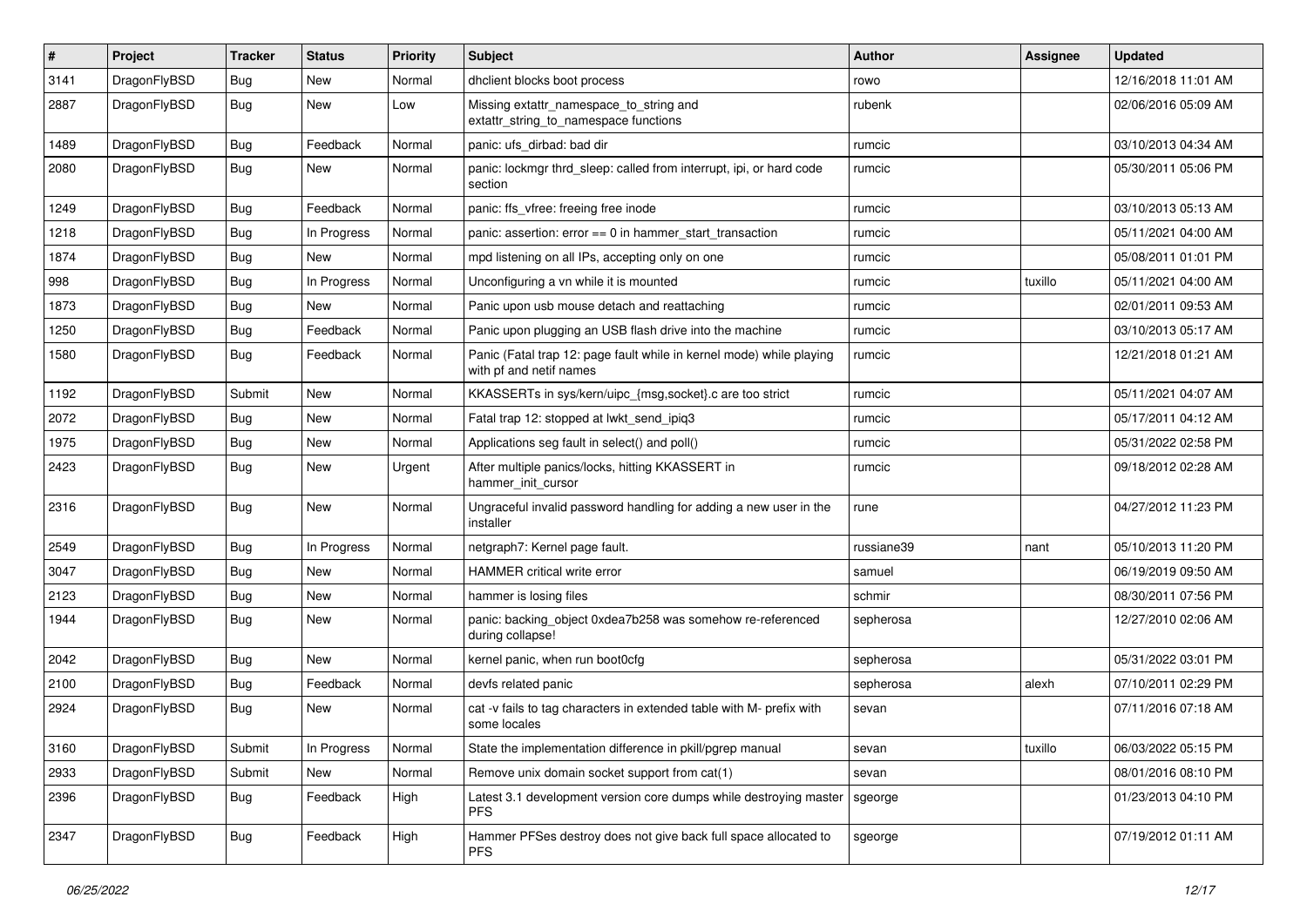| $\vert$ # | Project      | <b>Tracker</b> | <b>Status</b> | <b>Priority</b> | Subject                                                                             | Author     | Assignee | <b>Updated</b>      |
|-----------|--------------|----------------|---------------|-----------------|-------------------------------------------------------------------------------------|------------|----------|---------------------|
| 2124      | DragonFlyBSD | Bug            | <b>New</b>    | Normal          | getty repeating too quickly on port /dev/ttyv0                                      | sgeorge.ml |          | 09/01/2011 04:28 AM |
| 1935      | DragonFlyBSD | Bug            | <b>New</b>    | Normal          | mouse does not work after switching between x and console                           | shamaz     |          | 12/13/2010 10:06 AM |
| 2820      | DragonFlyBSD | <b>Bug</b>     | New           | Normal          | TP-Link USB Wi-Fi adapter cannot be reattached to the system                        | shamaz     |          | 05/22/2015 09:45 PM |
| 1884      | DragonFlyBSD | Bug            | New           | Normal          | System completely freezes while listening music (devbuf: malloc<br>limit exceeded)  | shamaz     |          | 01/24/2011 05:00 PM |
| 2891      | DragonFlyBSD | <b>Bug</b>     | <b>New</b>    | Normal          | Kernel panic in IEEE802.11 related code                                             | shamaz     |          | 05/29/2016 05:49 PM |
| 2863      | DragonFlyBSD | Bug            | <b>New</b>    | Normal          | HAMMER synch tid is zero                                                            | shamaz     |          | 12/12/2015 11:24 PM |
| 1961      | DragonFlyBSD | <b>Bug</b>     | New           | Normal          | Can't create dump from DDB                                                          | shamaz     |          | 01/29/2011 09:02 PM |
| 2141      | DragonFlyBSD | Bug            | <b>New</b>    | Urgent          | loader and/or documentation broken                                                  | sjg        |          | 01/20/2012 10:51 AM |
| 2061      | DragonFlyBSD | Bug            | New           | Normal          | USB keyboard boot panic                                                             | sjg        |          | 05/04/2012 12:20 AM |
| 1302      | DragonFlyBSD | <b>Bug</b>     | In Progress   | Normal          | Checkpoint regression?                                                              | sjg        | sjg      | 07/10/2013 05:22 PM |
| 1786      | DragonFlyBSD | Bug            | <b>New</b>    | Normal          | Calling NULL function pointer initiates panic loop                                  | sjg        |          | 10/11/2010 05:28 PM |
| 1964      | DragonFlyBSD | <b>Bug</b>     | New           | Normal          | iwn (panic assertion : wlan assert serialized)                                      | sjmm.ptr   | josepht  | 02/01/2011 12:57 PM |
| 2936      | DragonFlyBSD | <b>Bug</b>     | <b>New</b>    | Normal          | loader.efi crashes while loading kernel                                             | spaceille  |          | 08/20/2016 06:17 AM |
| 2586      | DragonFlyBSD | <b>Bug</b>     | <b>New</b>    | Normal          | pf: "modulate" state seems problematic                                              | srussell   |          | 09/25/2013 07:36 PM |
| 2077      | DragonFlyBSD | Bug            | <b>New</b>    | Normal          | USB devices conflicting                                                             | srussell   |          | 05/17/2011 05:12 PM |
| 2587      | DragonFlyBSD | Bug            | <b>New</b>    | Normal          | SATA DVD writer not detected by DragonFly                                           | srussell   |          | 09/04/2020 08:55 AM |
| 3129      | DragonFlyBSD | Bug            | New           | High            | Kernel panic with 5.2.0 on A2SDi-4C-HLN4F                                           | stateless  |          | 04/24/2018 12:50 AM |
| 2055      | DragonFlyBSD | Bug            | New           | Normal          | ssh + IPV6 + bridge => connection freezes                                           | steve      |          | 04/24/2011 07:13 PM |
| 2004      | DragonFlyBSD | <b>Bug</b>     | <b>New</b>    | Normal          | LWKT_WAIT_IPIQ panic                                                                | steve      |          | 03/08/2011 05:46 PM |
| 2020      | DragonFlyBSD | <b>Bug</b>     | New           | Low             | Port brcm80211 driver from Linux to DragonFly BSD                                   | studer     |          | 03/05/2011 10:54 PM |
| 2082      | DragonFlyBSD | Bug            | New           | Normal          | dfbsd 2.10.1 amd64 - mc port build error with 'bmake bin-install'                   | sun-doctor |          | 05/25/2011 07:18 PM |
| 243       | DragonFlyBSD | Bug            | Feedback      | Normal          | weird behavior in the shell                                                         | swildner   |          | 05/31/2022 02:51 PM |
| 1913      | DragonFlyBSD | Bug            | New           | Normal          | panic: assertion: ip->flush_state != HAMMER_FST_FLUSH in<br>hammer_flush_inode_core | swildner   |          | 11/20/2010 05:27 PM |
| 2509      | DragonFlyBSD | Bug            | New           | Normal          | Redefinition of DIRBLKSIZ in restore(8)                                             | swildner   |          | 06/04/2022 04:40 AM |
| 1907      | DragonFlyBSD | <b>Bug</b>     | <b>New</b>    | Normal          | Hammer crash in hammer_flusher_flush()                                              | swildner   |          | 11/11/2010 05:07 AM |
| 3217      | DragonFlyBSD | <b>Bug</b>     | <b>New</b>    | Normal          | rescue tools: make install fails if rescue folder doesn't exist                     | t dfbsd    |          | 11/27/2019 08:16 PM |
| 2915      | DragonFlyBSD | Bug            | New           | High            | Hammer mirror-copy problem                                                          | t dfbsd    |          | 08/25/2016 05:28 AM |
| 3205      | DragonFlyBSD | Bug            | Feedback      | High            | Go compiler net test failing                                                        | t dfbsd    | tuxillo  | 05/10/2021 02:45 AM |
| 3036      | DragonFlyBSD | Bug            | New           | Normal          | panic in icmp_redirect_start() ASSERT_IN_NETISR(0)                                  | tautolog   |          | 05/11/2017 07:27 PM |
| 2921      | DragonFlyBSD | Submit         | New           | Normal          | Allow moused to accept userland mouse events                                        | tautolog   |          | 05/11/2021 04:08 AM |
| 3135      | DragonFlyBSD | Submit         | New           | Normal          | Add EVFILT_RECV and EVFILT_SEND                                                     | tautolog   |          | 05/25/2018 09:59 PM |
| 3113      | DragonFlyBSD | Bug            | In Progress   | Urgent          | Booting vKernel fails due being out of swap space                                   | tcullen    |          | 05/11/2021 04:14 AM |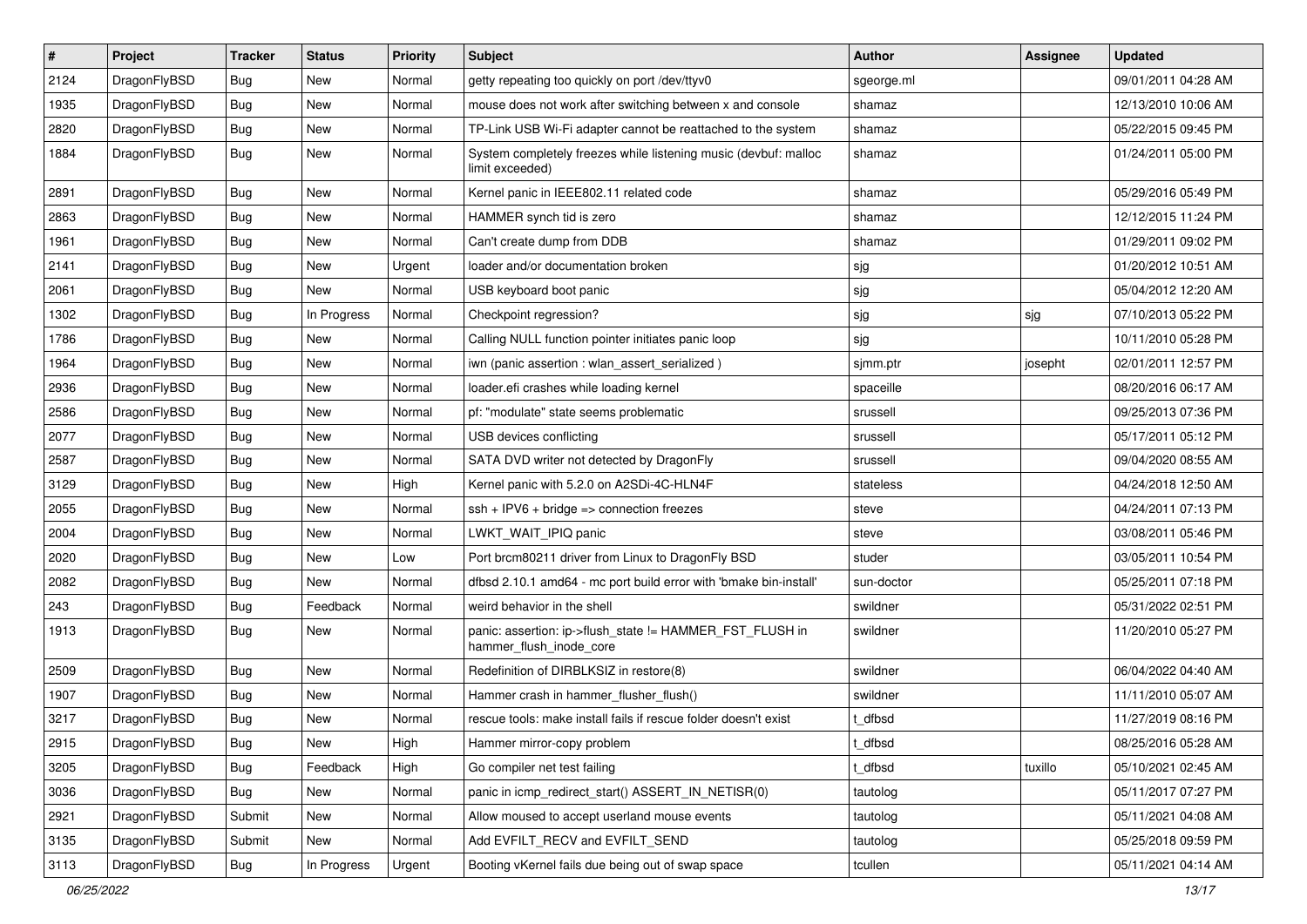| #    | Project      | <b>Tracker</b> | <b>Status</b> | <b>Priority</b> | <b>Subject</b>                                                                                           | Author            | Assignee | <b>Updated</b>      |
|------|--------------|----------------|---------------|-----------------|----------------------------------------------------------------------------------------------------------|-------------------|----------|---------------------|
| 1127 | DragonFlyBSD | Bug            | Feedback      | Low             | cdrom drive not detected                                                                                 | tgr               | corecode | 01/15/2015 08:55 AM |
| 2296 | DragonFlyBSD | Bug            | In Progress   | High            | panic: assertion "m->wire_count > 0" failed                                                              | thomas.nikolajsen |          | 08/30/2012 06:09 AM |
| 2436 | DragonFlyBSD | Bug            | New           | Normal          | panic: assertion "lp->lwp_qcpu == dd->cpuid" failed in<br>dfly_acquire_curproc                           | thomas.nikolajsen |          | 01/23/2013 11:07 AM |
| 2609 | DragonFlyBSD | Bug            | New           | Normal          | master: panic: assertion<br>"LWKT_TOKEN_HELD_ANY(vm_object_token(object))" failed in<br>swp_pager_lookup | thomas.nikolajsen |          | 11/28/2013 11:36 AM |
| 285  | DragonFlyBSD | Bug            | Feedback      | Low             | interrupt latency with re without ip address configured                                                  | thomas.nikolajsen |          | 02/20/2014 10:30 AM |
| 1984 | DragonFlyBSD | Bug            | <b>New</b>    | Normal          | hammer mount fails after crash - HAMMER: FIFO record bad head<br>signature                               | thomas.nikolajsen |          | 03/08/2011 06:57 PM |
| 2459 | DragonFlyBSD | Bug            | Feedback      | Normal          | apic problems with HP Probook 4510s                                                                      | thowe             |          | 11/27/2021 08:22 AM |
| 3184 | DragonFlyBSD | Bug            | <b>New</b>    | Normal          | tsleep(9) return value when PCATCH specified                                                             | tkusumi           |          | 04/03/2019 06:49 AM |
| 3142 | DragonFlyBSD | Submit         | New           | Normal          | lib/libdmsg: Unbreak using new API EVP_CIPHER_CTX_new()                                                  | tkusumi           |          | 07/08/2018 04:18 AM |
| 3316 | DragonFlyBSD | <b>Bug</b>     | New           | Normal          | hammer2_dirent_create() allows creating >1 dirents with the same<br>name                                 | tkusumi           |          | 06/05/2022 12:35 PM |
| 3312 | DragonFlyBSD | Submit         | <b>New</b>    | Normal          | hammer2: redundant chain modify after chain creation                                                     | tkusumi           |          | 05/15/2022 01:35 PM |
| 2857 | DragonFlyBSD | Bug            | New           | Normal          | hammer stalls via bitcoin-qt                                                                             | tkusumi           |          | 11/30/2015 06:52 AM |
| 3269 | DragonFlyBSD | Bug            | In Progress   | Normal          | Is double-buffer'd buf still required by HAMMER2 ?                                                       | tkusumi           |          | 05/12/2021 04:09 PM |
| 3246 | DragonFlyBSD | Bug            | New           | Normal          | HAMMER2 unable to handle ENOSPC properly                                                                 | tkusumi           |          | 09/04/2020 11:11 AM |
| 3249 | DragonFlyBSD | Bug            | New           | Normal          | HAMMER2 fsync(2) not working properly                                                                    | tkusumi           |          | 09/21/2020 07:07 AM |
| 3266 | DragonFlyBSD | Bug            | New           | High            | Filesystems broken due to "KKASSERT(count &<br>TOK_COUNTMASK);"                                          | tkusumi           |          | 03/15/2021 01:21 PM |
| 2812 | DragonFlyBSD | Bug            | New           | Normal          | Panic on Intel DE3815TYKHE                                                                               | tmorp             |          | 05/14/2015 03:14 PM |
| 2930 | DragonFlyBSD | Bug            | New           | High            | 'objcache' causes panic during 'nfs readdir'                                                             | tofergus          |          | 07/26/2016 01:09 PM |
| 2931 | DragonFlyBSD | Bug            | <b>New</b>    | Low             | 'gdb' of 'vkernel' unable to print backtrace                                                             | tofergus          |          | 07/26/2016 01:51 PM |
| 2473 | DragonFlyBSD | Bug            | New           | Normal          | Kernel crash when trying to up the wpi0 device (Dfly<br>v3.3.0.758.g47388-DEVELOPMENT)                   | tomaz             |          | 02/24/2014 08:50 AM |
| 1282 | DragonFlyBSD | Bug            | Feedback      | Normal          | panic (trap 12) when booting SMP kernel on Atom 330 (dual core)                                          | tomaz.borstnar    |          | 05/11/2021 04:00 AM |
| 1579 | DragonFlyBSD | Bug            | Feedback      | Normal          | dfly 2.4.1 does not like HP DL360G4p and Smart Array 6400 with<br>MSA <sub>20</sub>                      | tomaz.borstnar    | tuxillo  | 06/02/2014 02:44 PM |
| 3252 | DragonFlyBSD | <b>Bug</b>     | New           | Normal          | tcsetattr/tcgetattr set errno incorrectly on non-TTY                                                     | tonyc             |          | 10/26/2020 09:34 PM |
| 806  | DragonFlyBSD | Bug            | Feedback      | Normal          | boot error on MacBook                                                                                    | tralamazza        |          | 06/04/2022 05:28 AM |
| 3231 | DragonFlyBSD | <b>Bug</b>     | New           | Normal          | wifi drops on 5.8                                                                                        | tse               |          | 04/06/2020 05:08 AM |
| 3170 | DragonFlyBSD | <b>Bug</b>     | <b>New</b>    | Normal          | repeatable nfsd crash                                                                                    | tse               |          | 06/11/2020 05:52 AM |
| 3225 | DragonFlyBSD | <b>Bug</b>     | New           | Normal          | nfsd freeze when using qemu                                                                              | tse               |          | 03/17/2020 11:52 AM |
| 3199 | DragonFlyBSD | <b>Bug</b>     | New           | Normal          | PFS label not found panic                                                                                | tse               |          | 08/21/2019 03:51 AM |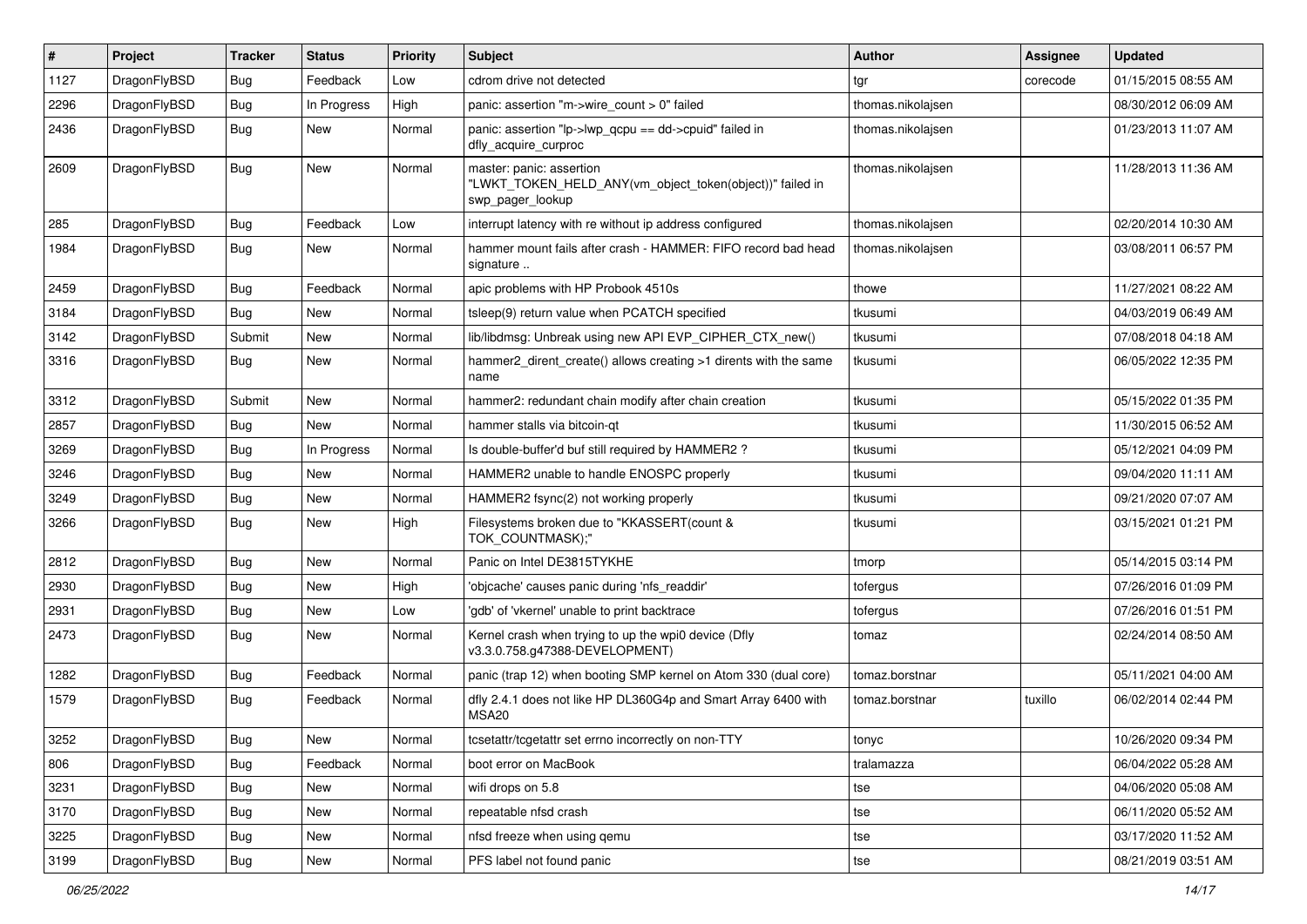| $\vert$ # | Project      | <b>Tracker</b> | <b>Status</b> | <b>Priority</b> | <b>Subject</b>                                                                                            | Author  | Assignee | <b>Updated</b>      |
|-----------|--------------|----------------|---------------|-----------------|-----------------------------------------------------------------------------------------------------------|---------|----------|---------------------|
| 3197      | DragonFlyBSD | Bug            | New           | Normal          | DragonFly upgrades                                                                                        | tse     |          | 04/18/2020 04:18 PM |
| 3208      | DragonFlyBSD | Bug            | <b>New</b>    | Normal          | Crash related to nfsd                                                                                     | tse     |          | 06/11/2020 05:52 AM |
| 2140      | DragonFlyBSD | Bug            | New           | High            | hammer io delallocate panic with 'duplicate entry' message                                                | ttw     |          | 10/07/2011 12:22 PM |
| 2224      | DragonFlyBSD | Bug            | New           | Normal          | v2.13.0.291.gaa7ec - Panic on fq while installing world                                                   | tuxillo |          | 11/18/2011 01:40 AM |
| 1819      | DragonFlyBSD | Bug            | In Progress   | Low             | truss - Major revamping task list                                                                         | tuxillo | tuxillo  | 11/27/2021 08:45 AM |
| 3196      | DragonFlyBSD | Bug            | New           | Normal          | test issue after redmine upgrade (2)                                                                      | tuxillo |          | 07/05/2019 04:33 AM |
| 1867      | DragonFlyBSD | <b>Bug</b>     | <b>New</b>    | Normal          | it(4) motherboard and fan problems                                                                        | tuxillo |          | 07/08/2011 10:48 AM |
| 2282      | DragonFlyBSD | <b>Bug</b>     | In Progress   | Normal          | gdb segfaults with certain corefiles                                                                      | tuxillo |          | 01/18/2012 04:40 PM |
| 2631      | DragonFlyBSD | <b>Bug</b>     | In Progress   | Low             | Verify library versioning current with full package build and switch it<br>on (after publishing packages) | tuxillo |          | 05/11/2021 04:06 AM |
| 3157      | DragonFlyBSD | Bug            | <b>New</b>    | Normal          | TP-Link UE300 not working in 5.2-RELEASE                                                                  | tuxillo |          | 11/15/2018 02:08 PM |
| 2629      | DragonFlyBSD | <b>Bug</b>     | New           | Normal          | Replace gcc44 with llvm34, clang34, and libc++                                                            | tuxillo |          | 06/02/2014 02:30 PM |
| 2641      | DragonFlyBSD | <b>Bug</b>     | New           | Normal          | Panic when loading natapci as module                                                                      | tuxillo |          | 05/11/2021 03:54 AM |
| 2647      | DragonFlyBSD | <b>Bug</b>     | New           | Normal          | HAMMER panic on 3.6.0                                                                                     | tuxillo |          | 05/11/2021 03:54 AM |
| 2638      | DragonFlyBSD | Bug            | Feedback      | High            | Fix machdep.pmap_mmu_optimize                                                                             | tuxillo |          | 05/11/2021 04:07 AM |
| 2556      | DragonFlyBSD | <b>Bug</b>     | Feedback      | Normal          | DragonFly v3.5.0.81.gd3479 - Process signal weirdness                                                     | tuxillo |          | 12/17/2013 03:48 PM |
| 2495      | DragonFlyBSD | Bug            | New           | High            | DFBSD v3.3.0.960.g553fe7 - ocnt != 0" failed in<br>prop_object_release                                    | tuxillo |          | 05/31/2022 04:08 PM |
| 2498      | DragonFlyBSD | Bug            | New           | Normal          | DFBSD v3.2.2-RELEASE - LIST_FIRST(&bp->b_dep) == NULL"<br>failed in vfs vmio release                      | tuxillo |          | 05/31/2022 04:09 PM |
| 2351      | DragonFlyBSD | Bug            | In Progress   | Normal          | DFBSD v3.1.0.579.g44ccf - Stuck during startup, random freezes                                            | tuxillo |          | 04/24/2012 08:21 AM |
| 2345      | DragonFlyBSD | <b>Bug</b>     | In Progress   | Normal          | DFBSD v3.1.0.457.gd679f - NFS panic on diskless station                                                   | tuxillo |          | 04/07/2012 05:22 PM |
| 2358      | DragonFlyBSD | Bug            | In Progress   | Normal          | DFBSD v3.0.2.32.g928ca - panic: hammer: insufficient undo FIFO<br>space!                                  | tuxillo | tuxillo  | 05/10/2021 02:50 AM |
| 1959      | DragonFlyBSD | Bug            | <b>New</b>    | Normal          | DFBSD v2.9.1.422.gc98f2 - Panic during boot - IPv6 and PF                                                 | tuxillo |          | 01/13/2011 03:37 AM |
| 2171      | DragonFlyBSD | Bug            | New           | Normal          | DFBSD v2.13.0.151.gdc8442 - panic: assertion "(*ptep &<br>$(PG$ MANAGED PG_V)) == PG_V"                   | tuxillo |          | 11/04/2011 05:06 PM |
| 2166      | DragonFlyBSD | Bug            | <b>New</b>    | Normal          | DFBSD v2.13.0.109.g05b9d - Strange lockups                                                                | tuxillo |          | 10/29/2011 11:20 AM |
| 2129      | DragonFlyBSD | <b>Bug</b>     | New           | Normal          | DFBSD v2.11.0.661.gf9438 i386 - panic: lockmgr thrd_sleep                                                 | tuxillo |          | 09/05/2011 09:49 AM |
| 2084      | DragonFlyBSD | <b>Bug</b>     | New           | Normal          | DFBSD v2.11.0.242.g4d317 - panic: zone: entry not free                                                    | tuxillo |          | 07/03/2012 01:23 AM |
| 2078      | DragonFlyBSD | Bug            | New           | Normal          | DFBSD i386 v2.11.0.201.g3ed2f - Panic during installworld into a<br>vn0 device                            | tuxillo |          | 05/19/2011 07:50 PM |
| 1332      | DragonFlyBSD | Bug            | Feedback      | Normal          | DFBSD 2.2 - Booting usbcdrom/usbsticks on thinkpad hangs on<br>"BTX Halted"                               | tuxillo |          | 05/11/2021 04:00 AM |
| 2283      | DragonFlyBSD | <b>Bug</b>     | New           | Normal          | DFBSD DragonFly v2.13.0.957.g4f459 - pmap_release: page<br>should already be gone 0xc27120bc              | tuxillo |          | 01/23/2012 03:03 AM |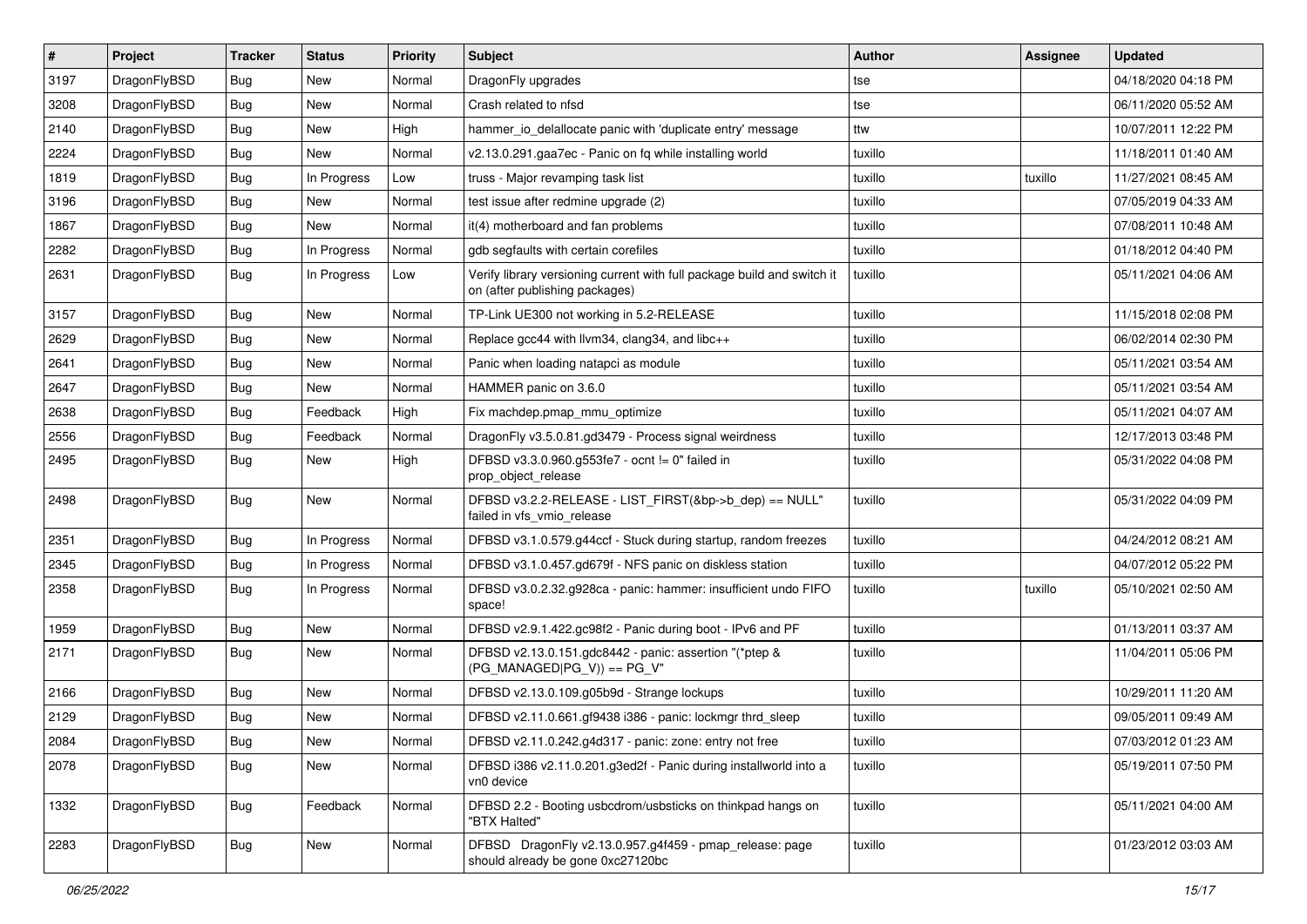| #    | Project      | <b>Tracker</b> | <b>Status</b> | <b>Priority</b> | <b>Subject</b>                                                                                | Author           | <b>Assignee</b> | <b>Updated</b>      |
|------|--------------|----------------|---------------|-----------------|-----------------------------------------------------------------------------------------------|------------------|-----------------|---------------------|
| 3314 | DragonFlyBSD | <b>Bug</b>     | <b>New</b>    | Normal          | Bring virtio console(4) from FreeBSD                                                          | tuxillo          | tuxillo         | 05/29/2022 08:24 AM |
| 2630 | DragonFlyBSD | <b>Bug</b>     | New           | Normal          | Bring in latest iconv fixes from FreeBSD10 as well as csmapper<br>updates                     | tuxillo          |                 | 05/11/2021 03:54 AM |
| 2636 | DragonFlyBSD | Bug            | Feedback      | Low             | Add -x flag to iostat (a la solaris)                                                          | tuxillo          |                 | 05/11/2021 04:07 AM |
| 3295 | DragonFlyBSD | <b>Bug</b>     | In Progress   | Normal          | Adapt devel/libvirt for nvmm                                                                  | tuxillo          | tuxillo         | 11/03/2021 04:56 PM |
| 2828 | DragonFlyBSD | <b>Bug</b>     | New           | High            | On AMD APUs and Bulldozer CPUs, the machdep.cpu_idle_hlt<br>sysctl should be 3 by default     | vadaszi          | vadaszi         | 05/11/2021 04:07 AM |
| 293  | DragonFlyBSD | Bug            | Feedback      | Low             | Various updates to the handbook                                                               | victor           | victor          | 03/10/2013 04:46 AM |
| 2154 | DragonFlyBSD | <b>Bug</b>     | New           | Normal          | vkernel copyout() doesn't return EFAULT on error                                              | vsrinivas        |                 | 10/20/2011 03:53 AM |
| 2136 | DragonFlyBSD | Bug            | <b>New</b>    | Normal          | socketpair() doesn't free file descriptors on copyout failure                                 | vsrinivas        |                 | 04/05/2013 09:13 AM |
| 2085 | DragonFlyBSD | <b>Bug</b>     | New           | Normal          | panic: assertion: (m->flags & PG_MAPPED) == 0 in<br>vm_page_free_toq                          | vsrinivas        |                 | 06/10/2011 07:48 AM |
| 1861 | DragonFlyBSD | Bug            | <b>New</b>    | Normal          | panic via kprintf (lockmgr called in a hard section)                                          | vsrinivas        |                 | 10/11/2010 12:56 AM |
| 1661 | DragonFlyBSD | <b>Bug</b>     | In Progress   | Normal          | panic on password entry mount smb filesystem                                                  | vsrinivas        |                 | 11/27/2021 08:29 AM |
| 2113 | DragonFlyBSD | Bug            | <b>New</b>    | Normal          | nmalloc threaded program fork leak                                                            | vsrinivas        | vsrinivas       | 08/11/2011 07:25 PM |
| 2490 | DragonFlyBSD | <b>Bug</b>     | New           | Normal          | nmalloc should color addresses to avoid cache bank conflictsw                                 | vsrinivas        |                 | 06/10/2014 05:51 AM |
| 2489 | DragonFlyBSD | <b>Bug</b>     | New           | Normal          | nmalloc doesn't cache VA for allocations > 8KB                                                | vsrinivas        |                 | 06/10/2014 05:51 AM |
| 2360 | DragonFlyBSD | Bug            | In Progress   | Normal          | Wishlist: virtio driver import                                                                | vsrinivas        |                 | 06/04/2022 04:16 AM |
| 2081 | DragonFlyBSD | <b>Bug</b>     | Feedback      | Normal          | Panic on device "detach" / "failure"                                                          | vsrinivas        |                 | 02/29/2012 07:11 AM |
| 2071 | DragonFlyBSD | <b>Bug</b>     | New           | High            | Panic on assertion: $(int)(flag->seq - seq) > 0$ in hammer flusher flush<br>after inode error | vsrinivas        |                 | 06/12/2011 07:59 AM |
| 1744 | DragonFlyBSD | Bug            | In Progress   | Normal          | HAMMER fsstress panic in hammer setup child callback                                          | vsrinivas        |                 | 05/11/2021 04:05 AM |
| 1749 | DragonFlyBSD | Bug            | In Progress   | Normal          | HAMMER fsstress panic in hammer_flush_inode_core<br>'ip->flush_state != HAMMER_FST_FLUSH'     | vsrinivas        |                 | 05/11/2021 04:06 AM |
| 1185 | DragonFlyBSD | Bug            | <b>New</b>    | High            | need a tool to merge changes into /etc                                                        | wa1ter           |                 | 02/18/2014 06:02 AM |
| 3124 | DragonFlyBSD | Bug            | <b>New</b>    | High            | DragonFlyBSD 5.0.2 with Hammer2 with UEFI install doesn't boot                                | wiesl            |                 | 06/18/2019 05:07 AM |
| 2886 | DragonFlyBSD | <b>Bug</b>     | New           | Normal          | dragonfly mail agent: sending a testmail causes high system load                              | worf             |                 | 02/05/2016 05:53 AM |
| 2252 | DragonFlyBSD | <b>Bug</b>     | New           | Low             | snd_hda not useable if loaded via /boot/loader.conf                                           | xbit             | swildner        | 12/14/2011 12:23 AM |
| 2287 | DragonFlyBSD | Bug            | New           | Normal          | HAMMER(ROOT) Illegal UNDO TAIL signature at<br>300000001967c000                               | y0n3t4n1         |                 | 11/07/2018 01:22 AM |
| 2840 | DragonFlyBSD | <b>Bug</b>     | New           | Normal          | wrong voltage is reported                                                                     | yellowrabbit2010 |                 | 09/11/2015 06:09 PM |
| 2797 | DragonFlyBSD | <b>Bug</b>     | In Progress   | Low             | vkernels with & without machdep.pmap_mmu_optimize                                             | yellowrabbit2010 |                 | 11/27/2021 08:06 AM |
| 604  | DragonFlyBSD | <b>Bug</b>     | In Progress   | Normal          | 1.8.1-RELEASE - clock runs fast on mainboard ASUS P5A-B                                       | yeti             |                 | 05/11/2021 03:55 AM |
| 2585 | DragonFlyBSD | <b>Bug</b>     | New           | Normal          | Dfly 3.4.3 on ESXi 5.1, HP Smart Array P410 passthrough<br>recognised, but not functioning    | yggdrasil        | swildner        | 05/09/2022 08:14 AM |